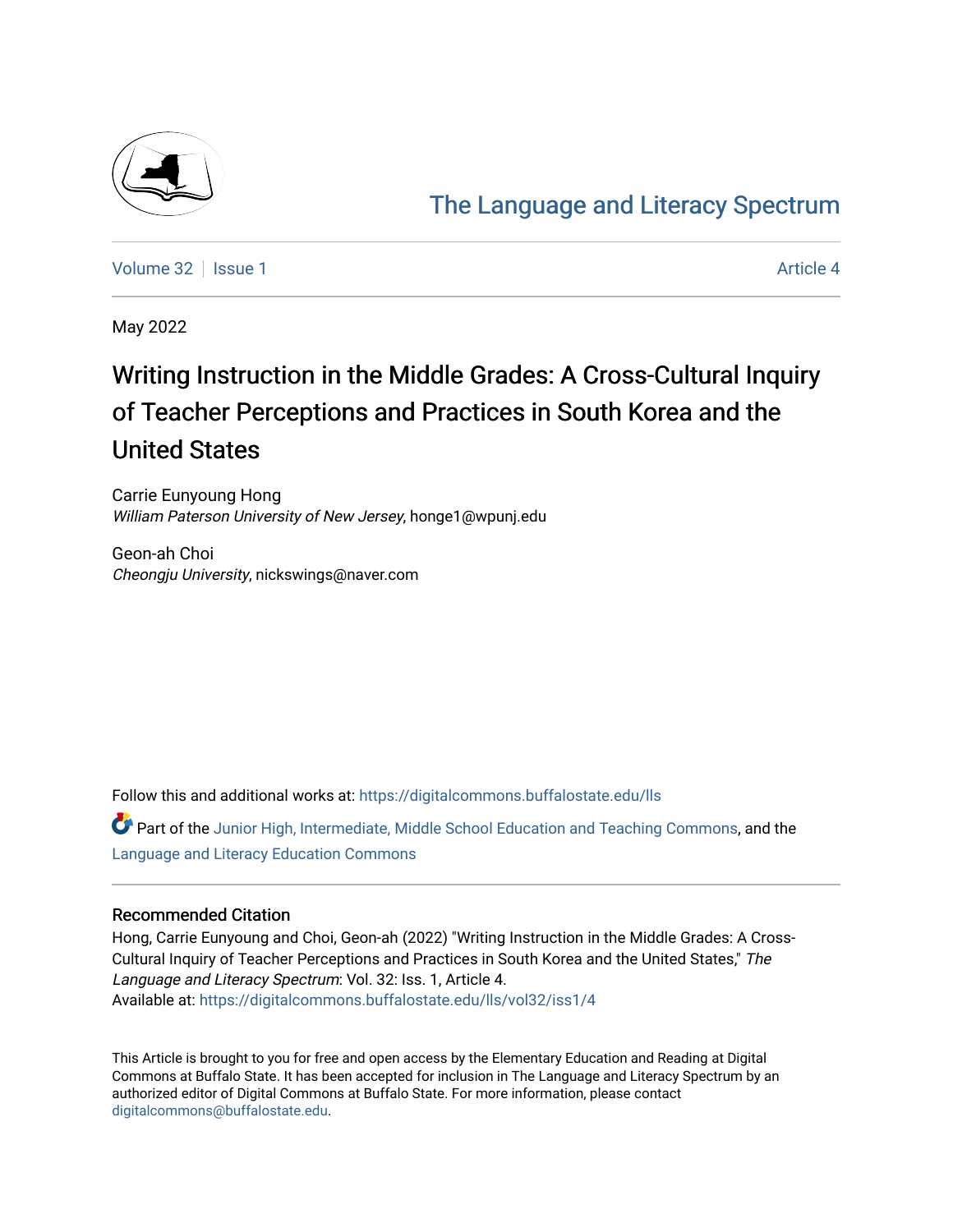## Writing Instruction in the Middle Grades: A Cross-Cultural Inquiry of Teacher Perceptions and Practices in South Korea and the United States

#### Cover Page Footnote/Acknowledgements

This work was supported by the Seed Program for Korean Studies through the Ministry of Education of the Republic of Korea and the Korean Studies Promotion Service of the Academy of Korean Studies (AKS-2020-INC-2230001).

This article is available in The Language and Literacy Spectrum: [https://digitalcommons.buffalostate.edu/lls/vol32/](https://digitalcommons.buffalostate.edu/lls/vol32/iss1/4) [iss1/4](https://digitalcommons.buffalostate.edu/lls/vol32/iss1/4)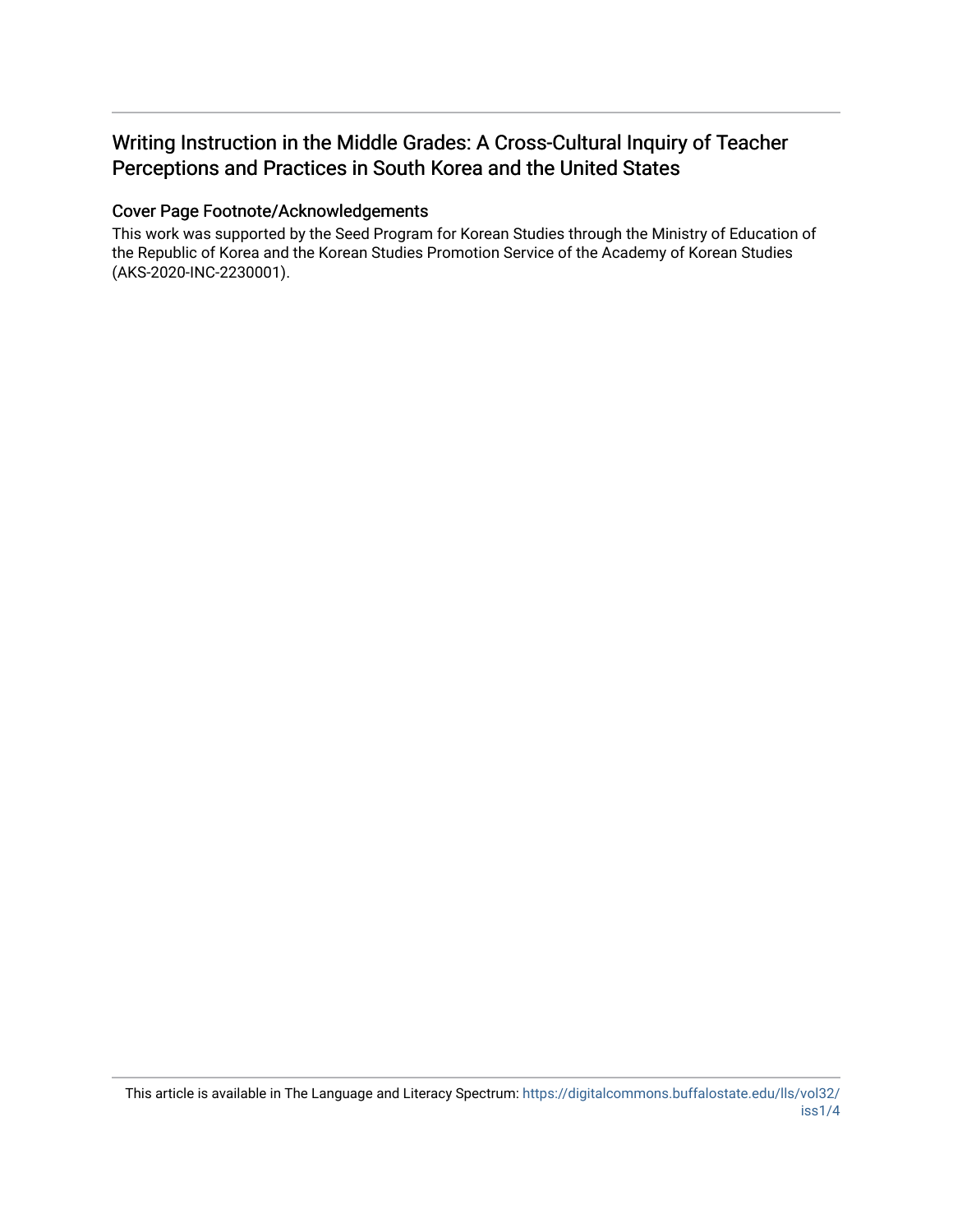#### **Introduction**

Writing is one of the essential skills for academic achievement and career development in the  $21^{st}$  century. In today's information-flooded society, it is important to teach students how to communicate effectively and convey information accurately. Writing is an essential tool to express ideas at the personal and professional levels. However, best practices in writing instruction have not been well researched. Few professional development opportunities have been provided for educators to improve their teaching of writing in the classroom (Graham, 2019). The need for research and instructional improvement has been recognized by teachers and scholars in many countries. Collaborative investigations have started to examine issues in writing pedagogy from a crosscultural perspective (Ciampa & Gallagher, 2018; Graham & Rijlaarsdam, 2016; Kim et al., 2019; Veiga Simão et al., 2016).

The purpose of this study is to examine writing instruction in South Korea and one state within the United States (US) by exploring the perceptions and instructional practices of those who teach writing to students in the middle grades. The term middle grades in this study refers to various grade ranges (6-8, 7-8, or 5- 8) in the state whereas most middle schools in South Korea serve grades 7-9. When students enter middle grades, they learn to write in diverse genres and write to demonstrate their understanding of complex texts. Students are often asked to explain content knowledge in a piece of informational writing. They also engage in a series of writing activities to produce a lengthy text. The literacy curricula in South Korea and the US reflect these expectations (Applebee & Langer, 2011; Graham et al., 2014; Hodges et al., 2019; Jang, 2013; Park, 2007). Even though the middle grades are a critical time for students to make a significant transition from elementary-to secondary-level expectations (Ray et al., 2016), little is known about how teachers support them to achieve this important learning goal.

Comparing one cultural context to another helps teachers have a deeper understanding of their own teaching context. Moreover, cross-cultural studies offer an opportunity for educators and researchers to be exposed to educational contexts beyond their own. A cross-national investigation is a collaborative endeavor to examine common educational issues in different linguistic, cultural, and social contexts (Kelly, 2013). Therefore, this study has tried to make sense of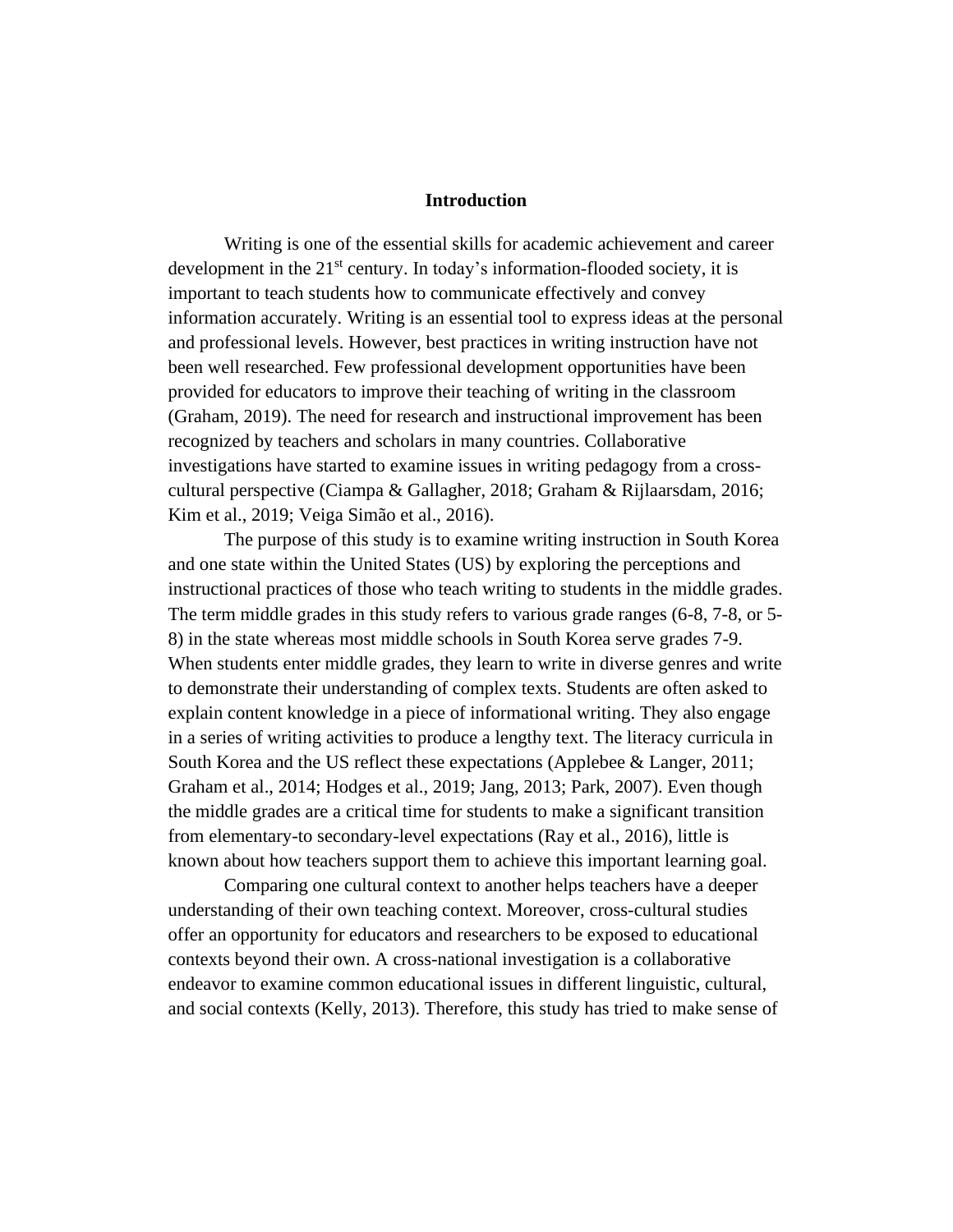contextual factors that affect teacher knowledge, beliefs, and practices related to writing.

The purpose of this comparative inquiry is to address the following questions:

- In what ways are teachers in South Korea and one state in the US teaching writing in the middle grades?
- How are they prepared to teach writing?
- How do they perceive best practices in writing instruction for middlegrade students?
- How do they support students with varying writing abilities and motivate them to write?

#### **Review of Literature**

#### **Writing Education in South Korea and the US**

Over the decades, national survey studies in South Korea and the US have documented how writing is taught from primary to secondary grades (e.g., Cutler & Graham, 2008; Graham et al., 2003; Graham et al., 2014; Jang, 2013; Kim et al., 2020; Lee, 2012; Myers et al., 2016; Ray et al., 2016; Troia & Graham, 2016). These studies focused on educational trends associated with each country's changing policies, standards, curricula, and instructional approaches. South Korea and the US have distinct historical, linguistic, cultural, and societal contexts. For example, Korean education is characterized as being highly competitive (Lee et al., 2012); teachers are expected to cover a great amount of curricular content rather than dwelling on process-oriented learning, such as process writing (Kim et al., 2020). On the other hand, in the US, workshop models in writing are commonly practiced in elementary schools (Troia et al., 2011). Process writing is one of the prevalent approaches adopted by US middle school teachers (Hodges et al., 2019).

More specifically, writing education in South Korea has gone through major reforms with revisions of the national curriculum and standards to include diverse aspects of writing development and learner-centered instructional approaches. The 2015 Revised National Curriculum indicated that students in the middle grades should learn how to construct and present ideas for a range of tasks, purposes, and audiences (The Ministry of Education Korea, 2015). Under this overarching framework, the contents of writing instruction are specified to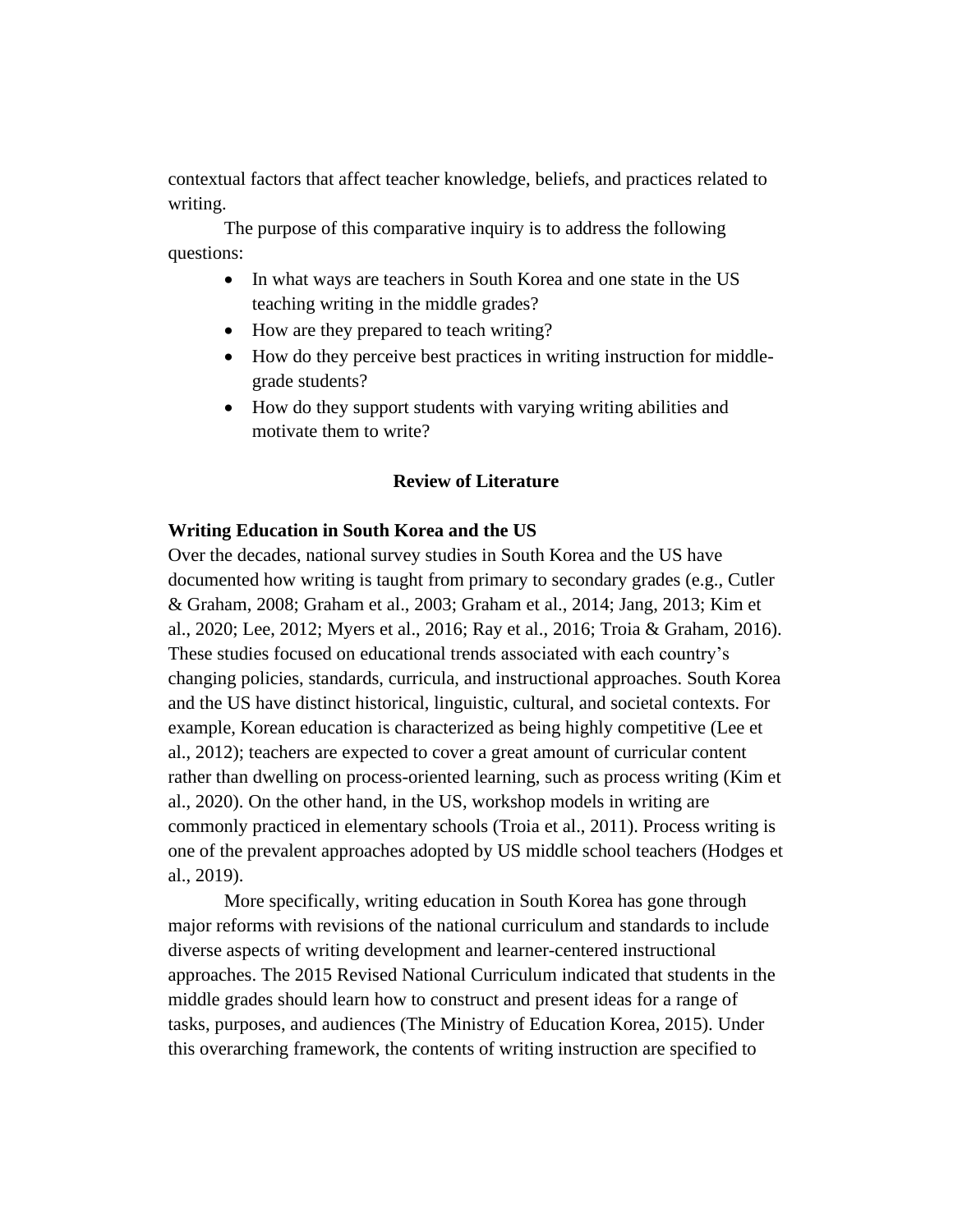promote student-centered, collaborative learning in areas of text types and purposes, writing strategies, and writing attitudes across grade levels. However, high-stakes assessment is still a predominant force driving classroom instruction. For example, a survey study by Jang (2013) shows that many middle and high school teachers in South Korea are not satisfied with their instructional practices in writing. They wish they had more time and resources to support their students' specific needs in the classroom. Teachers reported that pressure from standardized testing and assessment was a major factor that limited the time they could devote to providing targeted support and feedback to individual students.

Similarly, high-stakes assessment has negative impacts on writing in US classrooms (McQuitty, 2012). At the middle and secondary levels writing is often used to evaluate students' understanding of complex texts and subject-matter material. The Common Core State Standards for English/Language Arts indicate that students in grades 6-8 are expected to demonstrate content knowledge from research and evaluation of various resources (CCSS, 2010). CCSS offers a progression of writing objectives to be met at each grade and across grades, but it does not specify how writing should be taught in the classroom to achieve the grade-level expectations (Graham et al., 2015).

Despite continuous reforms in the learning standards, methods of teaching writing in the classroom have not changed drastically in past years in South Korea (Park, 2007) and in the US (Applebee & Langer, 2011). Traditional approaches to writing are commonly observed in upper-grade classrooms where students learn writing skills and conventions in teacher-directed lessons (Wright et al., 2020). Filling in the blanks, responding to short answer questions, or copying information are common classroom practices (Applebee  $\&$  Langer, 2011; Jang, 2013). Beyond the language arts class, little time is spent on extended writing or composing text that is more than a paragraph long (Graham et al., 2014; Kim et al., 2020).

#### **Instructional Practices in Writing: A Cross-Cultural Perspective**

For the past decades, observational and survey studies have examined teacher perceptions and practices in writing at US schools. Many studies highlight that teachers' instructional practices in writing are influenced by their knowledge and beliefs (e.g., Hodges et al., 2019; Martin & Dismuke, 2015; Zuidema & Fredricksen, 2016). Time devoted to writing and types of writing activities are highly associated with teachers' attitudes toward writing (Gardner, 2014; Graham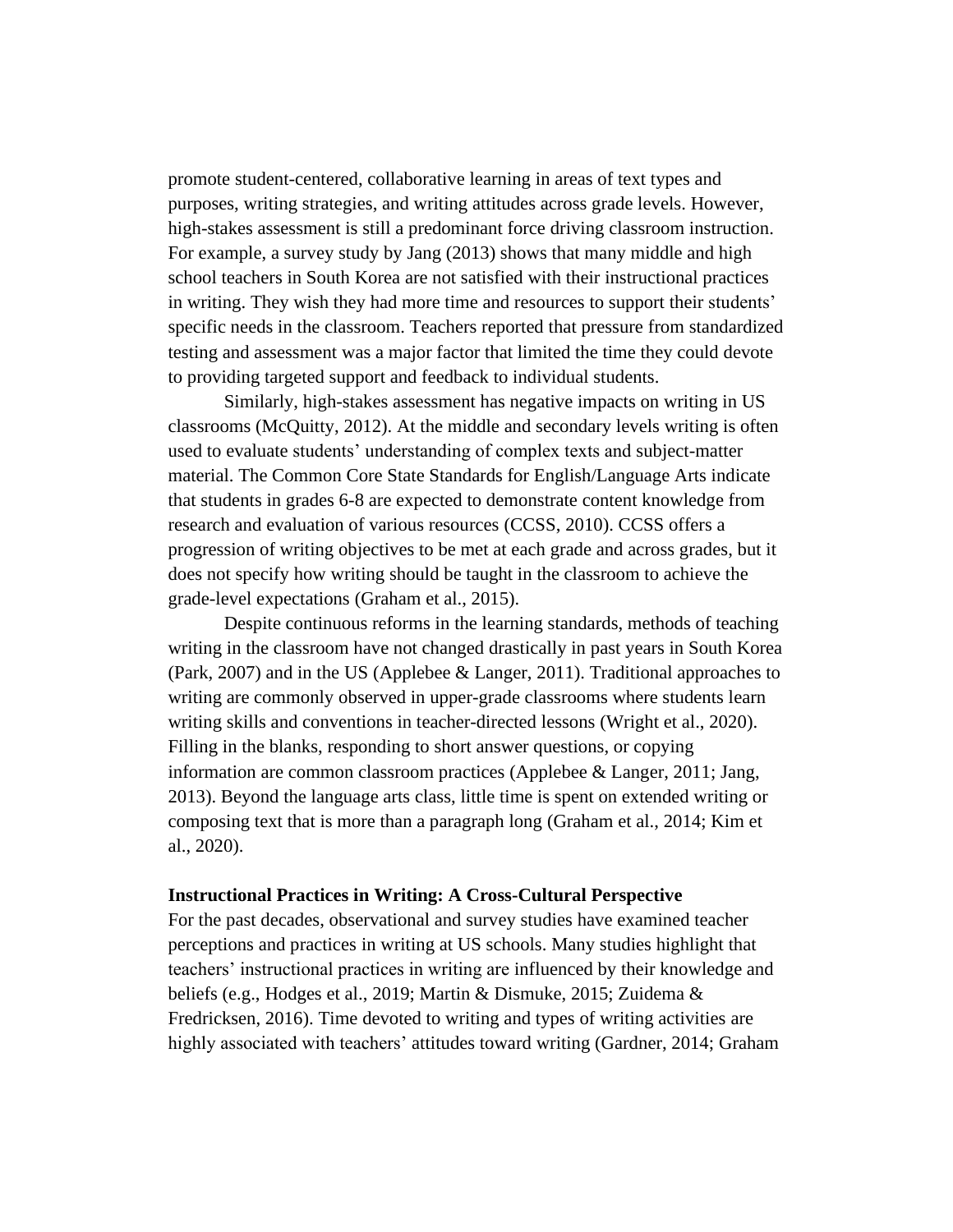et al., 2001). Teachers' instructional strategies and modifications are affected by student characteristics and specific school context (Brindley & Schneider, 2002; Garcia & O'Donnell-Allen, 2016; Grisham & Wolsey, 2011; McQuitty, 2012). Results of these studies reveal that the quality of writing instruction and the rigor of practices in middle-grade classrooms are inadequate to help diverse learners grow as competent and independent writers.

Extended writing activities are often hindered by time constraints and the heavy load of content that has to be covered. High-stakes exams are the major hurdle to promoting authentic practices in which students write for real life purposes. Despite the fact that today's young people spend more time engaged in written expression with electronic devices, technology use to facilitate writing is still limited in a typical middle-grade classroom (Graham, 2019). Moreover, teachers do not receive specialized training to integrate process-oriented or content-based writing into their daily lessons. Research highlights that professional development efforts are critical for providing quality instruction and promoting student engagement in writing (Troia et al., 2011).

Many researchers have pointed out that describing a full picture of students' writing growth over time is not a straightforward task (Bazerman et al., 2017; Lee, 2016). Writing development is complex and varies by individual students (Graham, 2019). Specific components of the writing lessons in a classroom are dissimilar across different educational contexts. Nonetheless, examining how writing is taught in various linguistic and cultural settings is useful for advancing writing pedagogy. A comparative analysis of writing instruction generates accounts of social and cultural differences across nations. It brings "[an] improved understanding of the broad relations between teachers, practice, and pupil experiences (the relation of the how and what of teaching to what is learnt) and the wider social, cultural, and historical contexts in which they are embedded" (Kelly, 2013, p. 417). Therefore, cross-cultural inquiries underline similarities and differences in educational practices with consideration of the larger social and cultural context. The current inquiry seeks to explore practices of writing in the middle grades, based on teacher experiences in the classroom.

#### **Methods**

This study aims to describe and analyze how participants make sense of their settings and actions. It uses a semi-structured interview method in which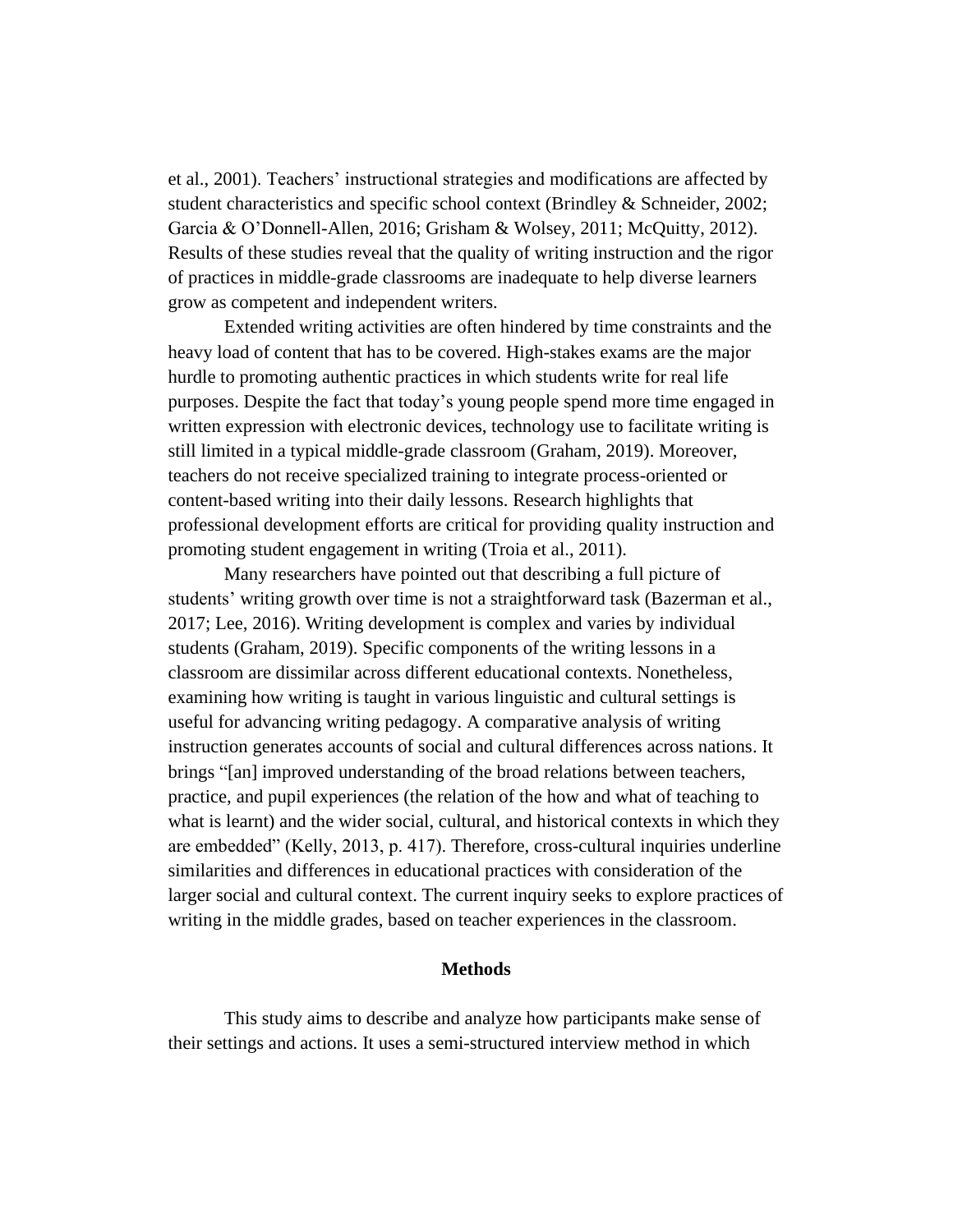participants are asked to respond to a set of questions but have the flexibility to elaborate their responses in their own terms (Craig, 2011). We, a teacher educator in each country, collaborated to set up an interview protocol through a series of online meetings. Open-ended questions were created in Korean and English to examine teachers' perceptions and classroom practices of writing. Interview questions were reviewed by another teacher educator who specializes in writing education to ensure clarity of the interview questions. Using a purposeful sampling method, language arts teachers in the middle grades from various schools in South Korea and the US were invited to participate in the study. A total of 16 teachers did so. The eight Korean participants came from different regions of the country. The eight US participants came from various towns in one northeastern state. In both contexts, there were a mix of schools, in terms of the socio-economic background of the students and the funding, public or private. All but one of the schools were co-educational. Several teachers worked at schools with diverse language learners. Three teachers worked at art-specialized schools. All Korean participants were ethnic Koreans and three were male. All US participants were female and three were people of color. Although the sample size was small, the participating teachers represent various educational contexts.

Table 1 shows participants' educational and professional backgrounds. Initials from KA to KH refer to the Korean participants. Initials from UI to UP indicate the US participants. Their teaching experiences in middle grades ranged from three to 20 years. Despite varying professional experiences, the participants' educational backgrounds specifically in writing pedagogy showed a similar pattern. Most participants majored in either Korean Language Arts (KLA) or English Language Arts (ELA) education with an emphasis on language, literature, or reading when they were enrolled in teacher education programs. Several teachers received advanced degrees with a concentration in reading, grammar, or literature. Few participants received specialized training on how to teach writing although some were part of a series of professional development sessions with a focus on writing after they became classroom teachers. Participants' selfperceptions of their professional abilities in writing and writing instruction showed a similar pattern. Most felt moderately to highly confident about their own writing ability and ability to teach writing.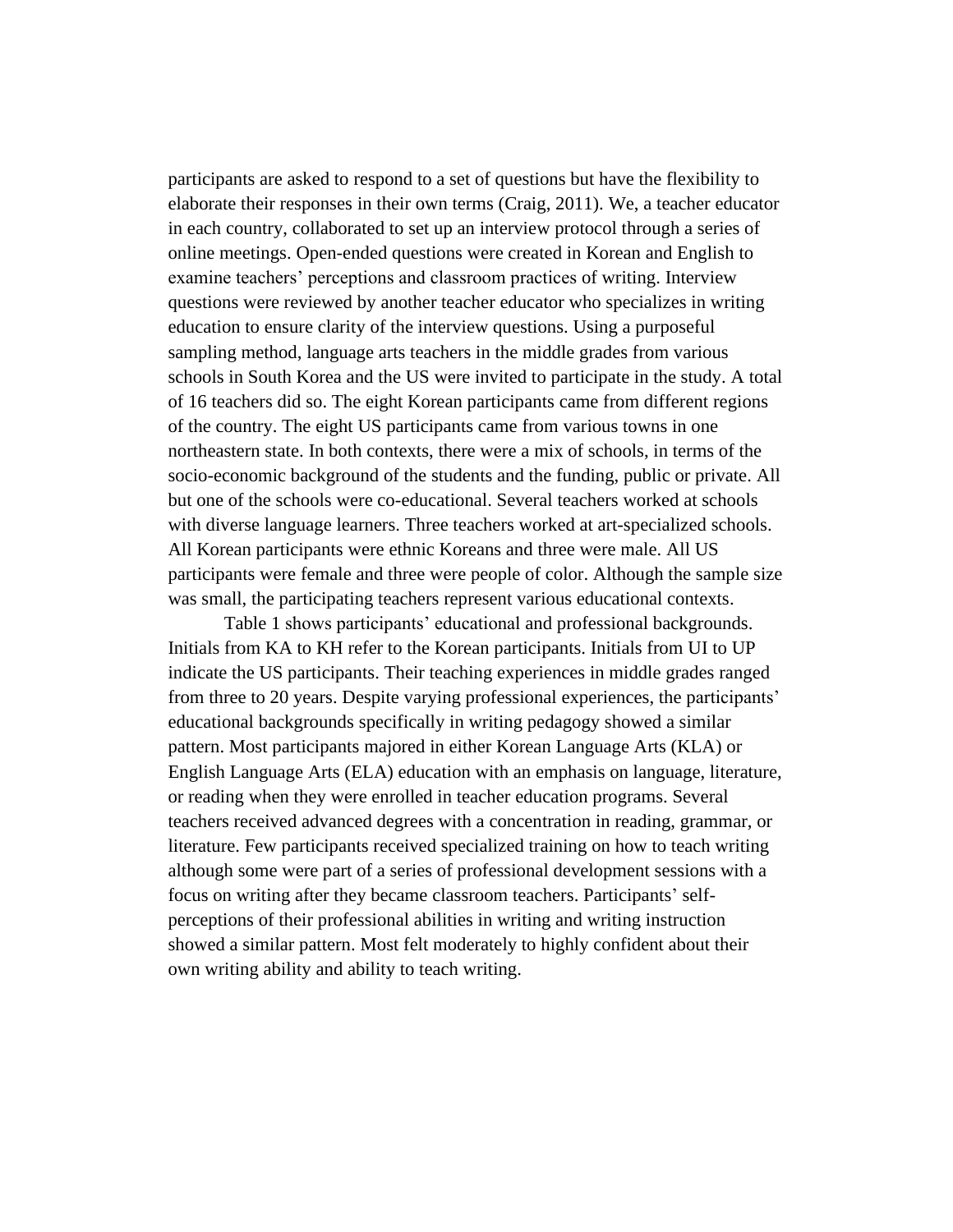Table 1 *Participant Information*

| $\overline{ }$<br>Initials | Highest<br>Degree | Major      | Years of<br>Teaching | School Characteristics                                 |
|----------------------------|-------------------|------------|----------------------|--------------------------------------------------------|
| KA*                        | <b>Masters</b>    | Reading    | $6 - 10$             | Private religious all girls                            |
| <b>KB</b>                  | Doctoral          | Grammar    | >10                  | Public, high-performing                                |
| $KC*$                      | <b>Bachelors</b>  | <b>KLA</b> | $>10$                | Arts-specialized                                       |
| <b>KD</b>                  | <b>Bachelors</b>  | <b>KLA</b> | $6 - 10$             | Suburban, public                                       |
| $KE^*$                     | Doctoral          | Writing    | $>10$                | Arts-specialized, high-<br>performing                  |
| KF                         | <b>Bachelors</b>  | <b>KLA</b> | $6 - 10$             | Urban, public                                          |
| KG                         | <b>Bachelor</b>   | Grammar    | $3 - 5$              | Specialized to serve diverse<br>language learners      |
| KH                         | <b>Masters</b>    | Literature | $>10$                | Suburban, public                                       |
| $UI+$                      | <b>Masters</b>    | Reading    | $>10$                | Suburban, public, serving<br>diverse language learners |
| UJ                         | <b>Bachelors</b>  | <b>ELA</b> | $3 - 5$              | Suburban, public                                       |
| <b>UK</b>                  | <b>Bachelors</b>  | <b>ELA</b> | $3 - 5$              | Suburban, high-performing,<br>public                   |
| UL                         | <b>Bachelors</b>  | <b>ELA</b> | $6 - 10$             | Suburban, high-performing,<br>public                   |
| <b>UM</b>                  | <b>Bachelors</b>  | <b>ELA</b> | >10                  | Urban, arts-specialized                                |
| $UN+$                      | <b>Masters</b>    | <b>ELA</b> | $>20$                | Urban, public, serving diverse<br>language learners    |
| $UO+$                      | <b>Masters</b>    | Reading    | $6 - 10$             | Urban, low-performing                                  |
| UP                         | <b>Masters</b>    | Reading    | $>20$                | Urban, public, serving diverse<br>language learners    |

\*Male teacher

+Person of color (US teachers only)

The data sources for this study are the transcripts of the semi-structured interview with each participant and a brief written survey completed by the participant prior to the interview. Participants responded to open-ended questions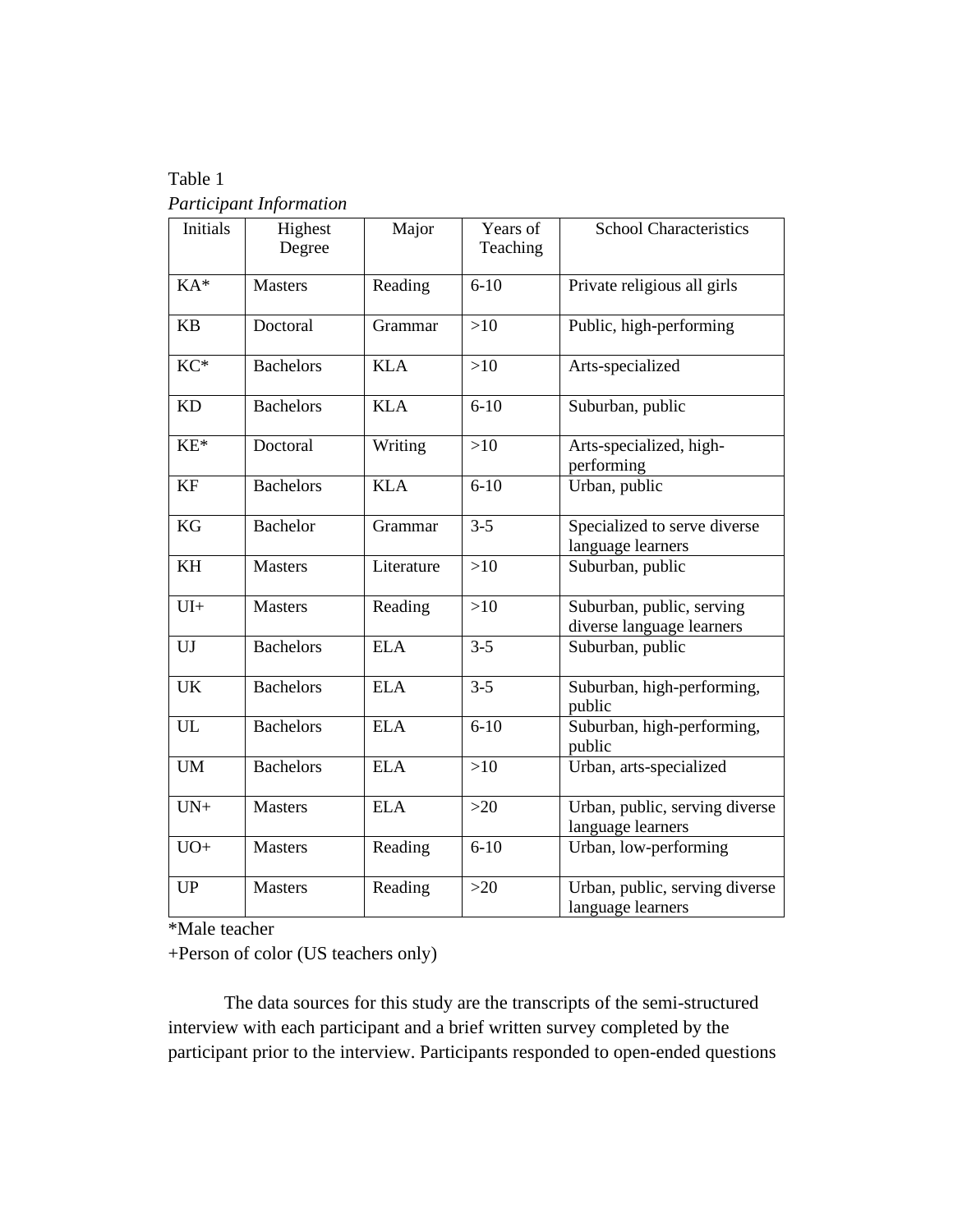in four areas: (a) personal and professional background, (b) knowledge, beliefs, and values, (c) writing instruction, and (d) affective aspects of writing (see Appendix A). The semi-structured interviews were held online due to COVID-19 restrictions.

We used grounded theory to find patterns in the data. We analyzed the data, using constant comparison (Glaser, 1992). More specifically, raw data were reviewed by the authors for open coding, then axial coding was refined and sorted out for categories. Inter-rater reliability was ensured by constant comparison of the data and continual refinement of the coding methods (Strauss & Corbin, 1998). Country-specific terms and educational contexts were clarified during the coding procedures. The clarification of terms and contexts helped us reach consensus on coding categories. Then, coding categories were refined with consideration of cross-national patterns that represent commonalities and differences in teacher perceptions and practices. This process helped the researchers validate the coding methods and the thematic categories (see Appendix B). Recurring themes were generated to address the research questions.

#### **Findings**

The findings of the study showed both commonalities and differences in teacher perceptions and practices of writing for middle-grade students. Some patterns were country specific and influenced by each country's educational and cultural context, but other recurrent patterns were associated with participants' personal and professional backgrounds. Three themes emerged from an in-depth analysis of the contextual factors that influenced participating teachers' writing practices and instructional strategies. These themes were teacher knowledge and professional development, writing practices for middle-grade students, and strategies for struggling writers. We will present the major findings with representative examples from the teacher responses.

#### **Teacher Knowledge and Professional Development**

Our findings showed that participants' knowledge and professional experiences in writing were highly relevant to their teaching. Cross-national patterns were common in responses that described how teachers' professional backgrounds shaped their writing instruction. Country-specific factors in their responses were associated with each country's curricular and assessment requirements. School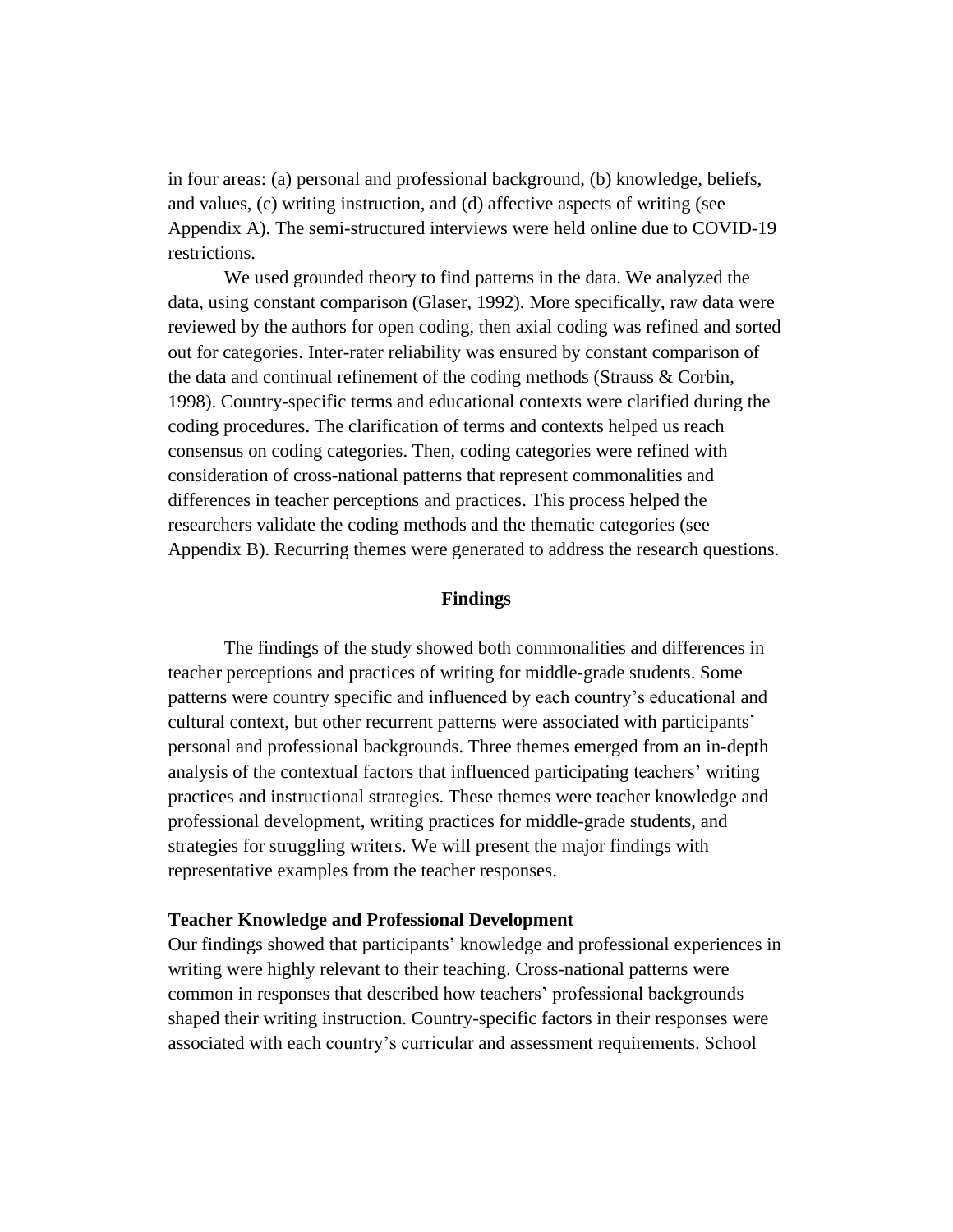settings and student characteristics critically affected teacher instruction and professional experiences.

Specifically, a common pattern was observed in the initial teacher preparation programs in which the participants were enrolled. Most participants did not recall specific courses or training that targeted writing pedagogy. They reported that they received from minimal to no formal preparation in middlegrade writing instruction. Instead, they gained instructional knowledge about teaching writing from methods courses that they took in their teacher education programs. Meanwhile, participants reported that they had participated in professional development opportunities to advance their literacy instruction skills once they became classroom teachers. Yet, they pointed out that the professional development opportunities emphasizing writing for in-service teachers were not as common as for other subject areas. Out of the 16 participants, only one teacher (KE) held an advanced degree in the teaching of writing. And only two teachers (KA and UL) reported that they had engaged in professional development activities on a regular basis to improve their writing instruction.

Nevertheless, a slight difference was noticed in participants' experience of professional development regarding middle-grade writing instruction. Korean participants reported they joined professional development activities based on their personal interests and investment whereas US participants reported that they received mandatory training at their school. For example, a US teacher stated, "I have spent at least 25-30 hours per year in professional development for writing. A staff developer came in and showed examples, introduced units and new strategies, and provided feedback" (interview with UI). A Korean teacher, KA, mentioned that he had searched and attended professional development programs on his own to learn practical skills to be used in his classroom. Similarly, another Korean teacher, KG, shared that a workshop provided by a professional association helped her learn instructional strategies she could try in her writing lessons. Furthermore, the providers for teacher professional development programs differed. Korean participants reported that their training was offered by professional associations or government-funded educational agencies, while US participants indicated that their training was provided by their own school district.

#### *Perceptions on Writing Proficiency*

Participants shared their views of what proficient writing should look like in the middle grades. Their expectations could be grouped under two themes. First,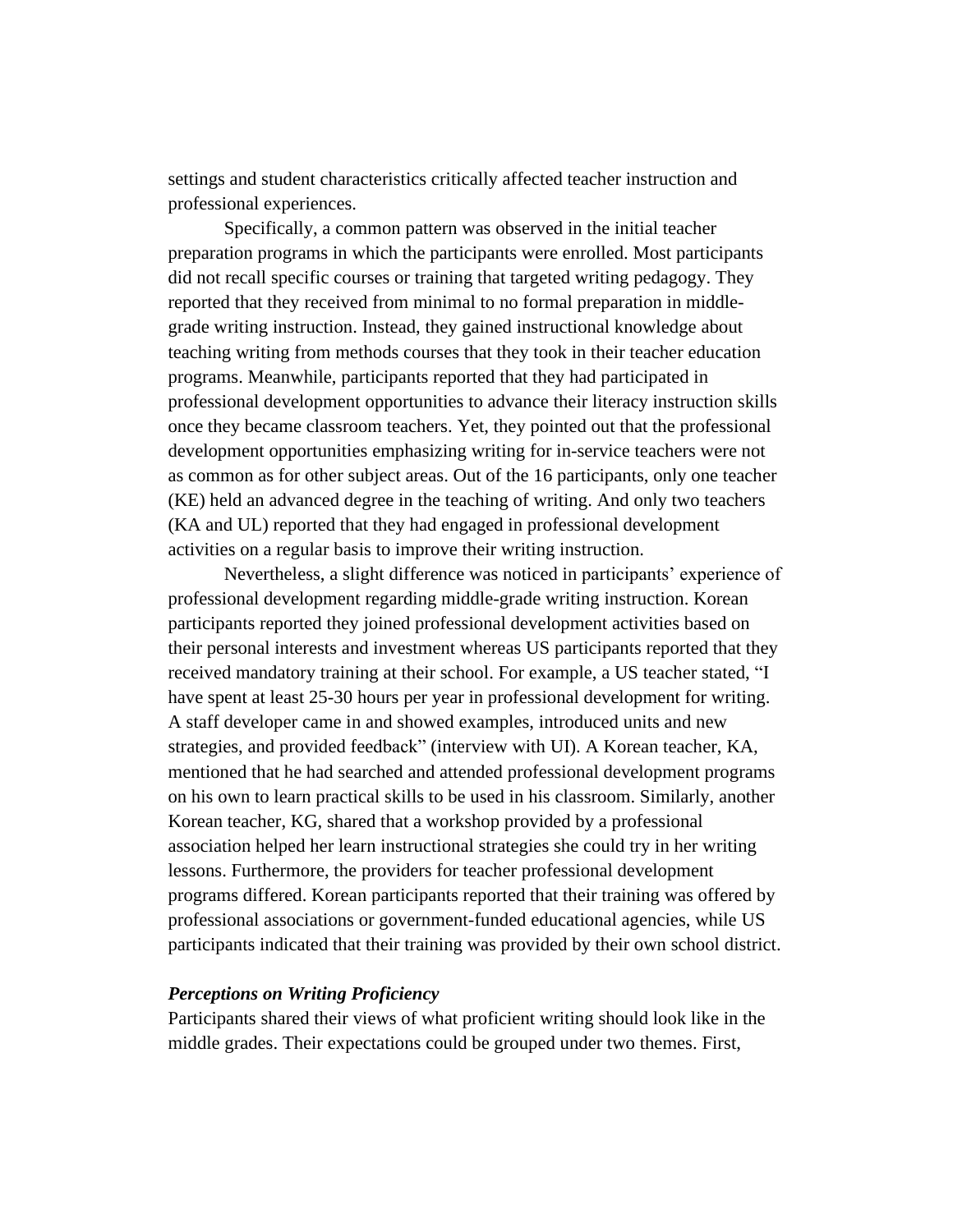students in the middle grades should be able to create their own ideas and express them in a cohesive and logical manner. For example, a Korean teacher suggested that students should be able to "develop their own ideas and present them logically" and "know how to provide supporting details appropriate for the purpose" (interview with KG). Similarly, a US teacher stated that students should be able to "structure an essay that follows a logical order, has a clear order, has a clear thesis and guiding argument/claim, evidence to support their claim, and analysis [that] not only links their claim and evidence, but looks at it creatively from an author's purpose, standpoint or a theme-based one" (interview with UK).

Second, participants expect that their students should understand elements of diverse types of writing and be able to write in various genres for different purposes and audiences. A Korean teacher emphasized the need for students to practice writing in various genres, stating "there should be different expectations for different types of writing. Some students are better at narrative writing but need improvement in informational writing. They should practice writing in diverse genres" (interview with KA). Likewise, a US teacher said that students should have "the opportunity to write for different purposes, audiences, and across various genres including both fiction and nonfiction" (interview with UL). Overall, the interview data show that Korean and US participants had similar expectations for middle level writing.

#### *Perceptions of Best Practices*

Participants shared what they believed to be as best practices in writing instruction for the middle grades. US participants mentioned process-oriented writing programs such as the writers' workshop model as effective practices to implement in the classroom. A process approach to writing is based on the principle that students produce a piece of writing, following a sequence of writing stages, completing tasks in each stage, and revising their work in progress before creating a final product (Troia, et al., 2011). Using this approach, teachers would model specific steps to take in each stage of the writing process and walk through the steps with their students. For example, UL described her lesson structure: "we follow the writing process and a gradual release model. Typically, we will learn about the elements for a particular writing piece, reading examples/mentor texts of the genre, and then work step by step to plan the elements for our own writing pieces." Similarly, UJ said, "In my class, we utilize Writer's Workshop to teach writing. This is an entire unit focused on one type of writing, accompanied by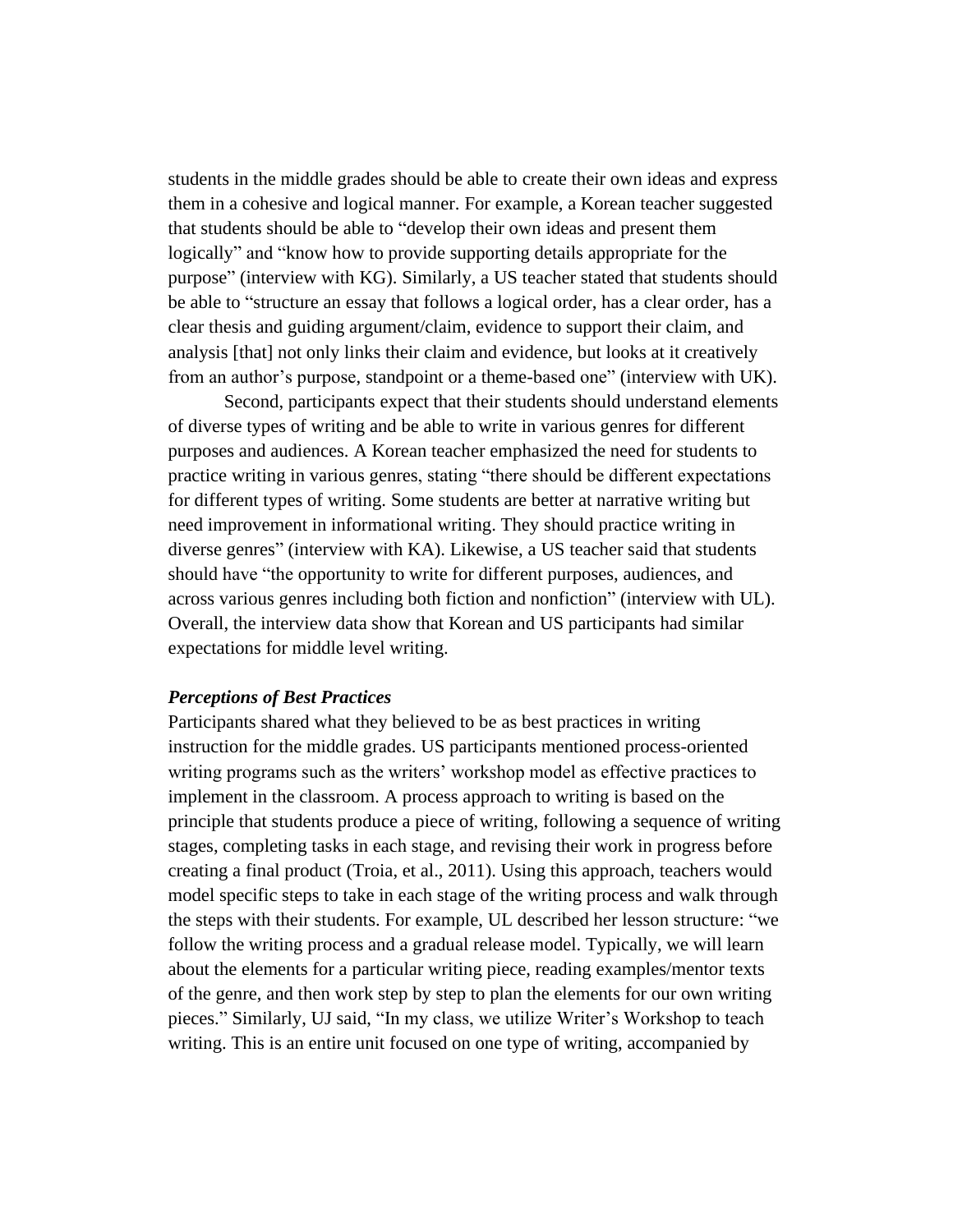anchor texts to serve as reference points for students." Using a process approach, UL and UJ provide guided practice for their students to apply the various elements of writing and complete a final work with teacher guidance.

Korean participants shared what they believed to be best practices from diverse standpoints. Many mentioned that they implemented student-centered learning approaches and project-based learning in which collaborative activities were offered and student initiative was encouraged. These teachers incorporated some aspects of process writing, but their writing lessons were not necessarily structured to provide guided practices for students in all stages of the writing process. For instance, KH commented, "I will introduce lesson objectives at the beginning of the class. The rest is for students to engage in writing activities." Similarly, KG stated, "I design my writing lessons, using a student-centered approach. I do not follow the unit sequence presented in a textbook. Instead, I restructure the units appropriate for project-based learning, so students can apply what they learn in the project." Korean participants were expected to follow the unit sequence suggested in a textbook, but they were also able to redesign lesson content by supplementing materials and activities.

Other participants responded that they provided a more structured lesson in which the teacher introduced writing strategies and skills in direct instruction, and then had students apply what they learned to produce a final product. For example, a US teacher (UO) worked at a school serving students from lowincome families. Her students needed to strengthen their foundational skills in writing to become independent writers, so she utilized explicit and direct instruction to teach writing elements and skills. She mentioned that she often starts "with a writing video either of me modeling or from YouTube. Then, I ask students to create a sentence or two as a 'We Do' [activity]. Students are then able to share their writing before independent practice." A Korean teacher (KE) taught at a school that served students from high-income families. He reported that he provided direct instruction based on the textbook with limited time for students to practice writing during the lesson. Instead, his students engaged in performancebased writing tasks independently by applying their writing skills learned from teacher-directed lessons.

#### **Writing Practices for Middle-Grade Students**

Participants shared how writing is taught in their classroom, in terms of instructional methods and strategies, class activities, frequency of writing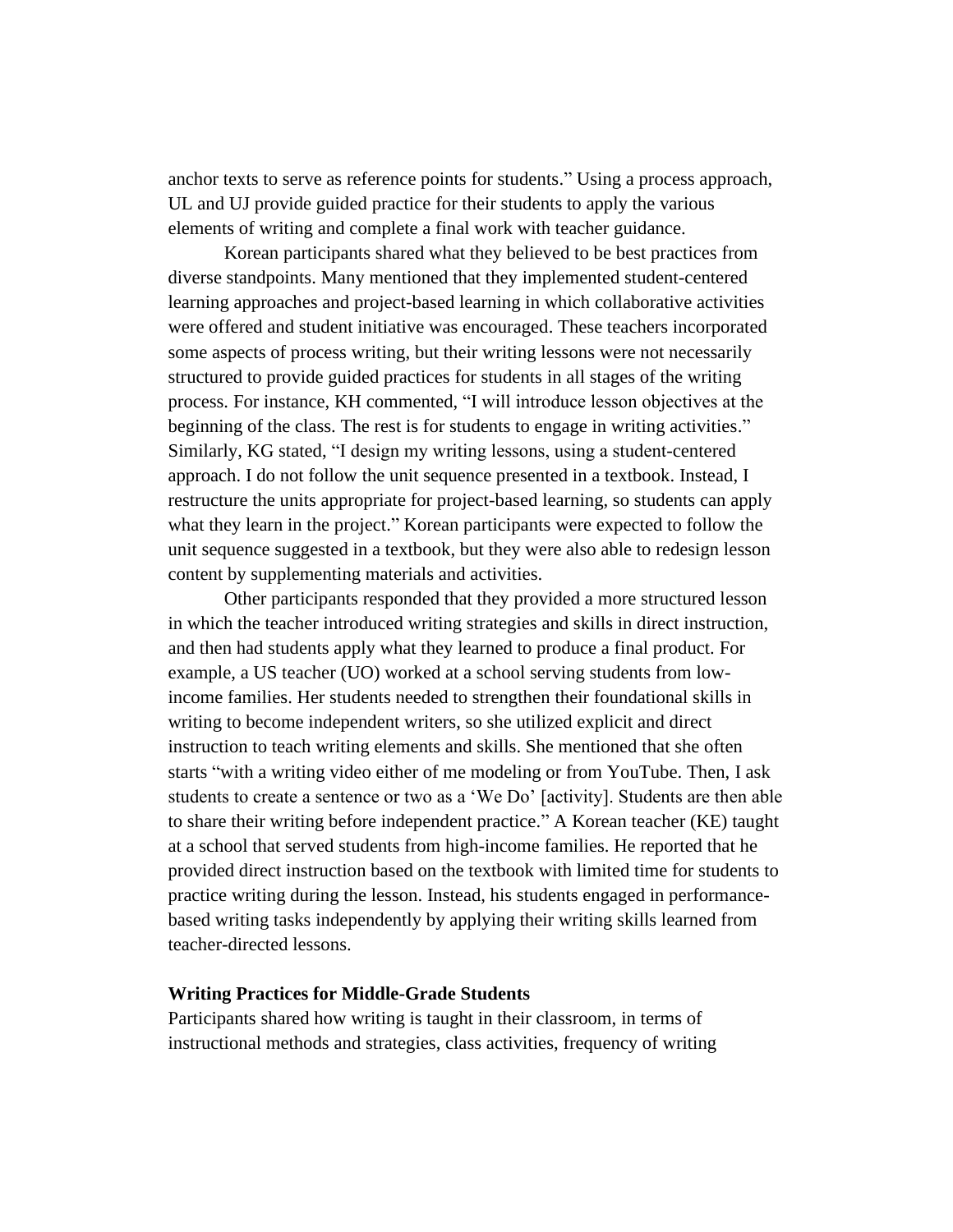practices, and assessment. Teacher responses reflected each country's learning standards and curriculum required for the middle grades. That is, students are expected to engage in writing practices (a) to demonstrate their understanding of complex texts, (b) to express their own ideas or claims, (c) to present information, and (d) to engage audiences for different purposes. The use of textbooks to deliver content from the national writing curriculum was commonly mentioned by Korean participants. Also, Korean participants reported that they had some flexibility in restructuring the content of a textbook and designing their own lesson plans. Meanwhile, US responses showed that the use of textbooks varied by school. Most US participants reported that they could choose or develop their own materials to be used in writing lessons.

Nevertheless, the participants found it challenging to engage students in extended writing and assist to compose a lengthy text. They also communicated the struggle they faced in trying to teach students of different ability levels in one uniform lesson. A Korean teacher described this challenge: "My students struggle with creating ideas. They may be stuck in this stage, so cannot move forward. Therefore, I had to pay more attention to the drafting stage, providing resources for them to create ideas" (interview with KB). Similarly, a US teacher described a wide range of student abilities, stating, "Students vary in level. I have writers who are on a 2-3 grade level, who struggle with basic English conventions, and I have writers who are highly proficient" (interview with UI).

Also, depending on school climate and student characteristics, participants had to adjust their instructional style to teach writing for diverse learners. For example, a Korean teacher worked at a school in which more than 30 % of the students were Korean language learners. She shared her instructional strategies for diverse language learners: "I had to provide an outline for the Korean language learners to follow," which made it "easier to produce a final product" (interview with KG). Likewise, a US teacher who worked at a school with diverse language learners stated, "It is difficult for English learners to start writing anything if they [can't relate to the subject matter]. I try to keep the topic interesting. We usually have a discussion first…. I think writing should be fun" (interview with UN).

A US teacher who worked at a school serving students from low-income families, applied the Writer's Workshop model in her lesson. She described how she tried to address varying levels of writing ability: "I focus on where the students are [in terms of their writing level] and try to increase their writing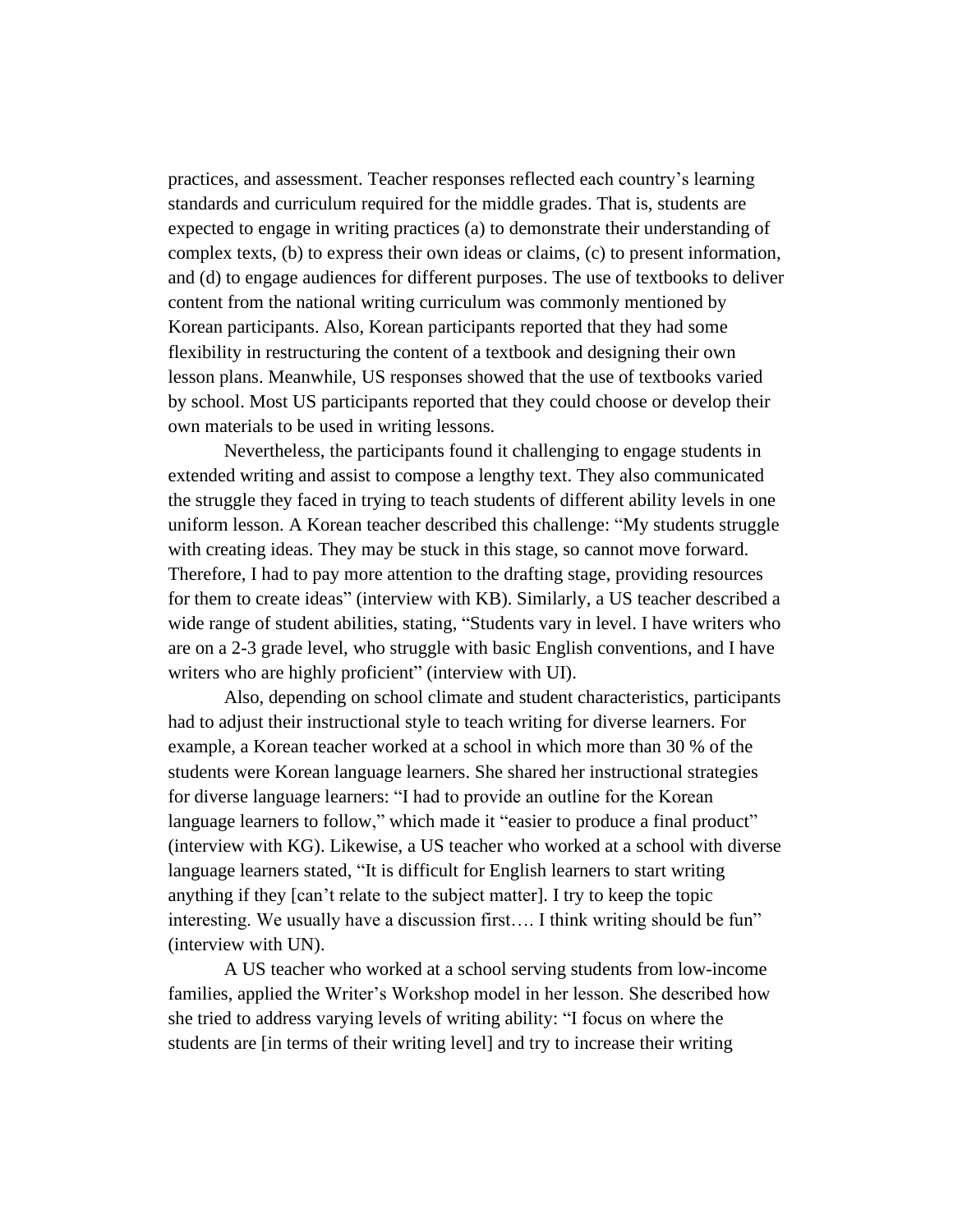ability" (interview with UP). A Korean teacher works at a school that serves students from low-income families. She applies student-centered and process writing approaches in her lessons. She reported, "I show my students good examples in each step of the writing process and provide feedback for each step" (interview with KF).

#### *Daily Practices*

Daily practices in writing show some differences, such as the time spent on teaching writing, the types of writing activities, and the assessment methods used to monitor student learning. The frequency and length of writing practice sessions also vary in the different local contexts. For example, a Korean teacher who works in an affluent school district explained that "I provide direct instruction, but students practice writing a lot. They are asked to demonstrate their learning in writing. They compose a short piece of writing twice a week" (interview with KA). A US teacher who also works in an affluent district stated, "In the seventh grade, we cover literary analysis writing, fiction narrative writing, compare and contrast writing on literature, argumentative writing, informational writing, and poetry writing. When we are in a writing unit, we are working on writing one or two classes a week, so two to four hours of writing engagement" (interview with UI).

When it comes to implementing process writing in a classroom, a US teacher explained that "[t]ypically, we will learn about the elements for a particular writing piece, read examples/mentor texts of the genre, and then work step by step to plan the elements for our own writing pieces" (interview with UL). Meanwhile, Korean participants described how they spend more time instructing students on specific writing elements in the early stages of the writing process. For example, a Korean teacher stated, "My students struggle at the pre-planning stage [of the writing process] …. I emphasize the importance of the writing process in class. I help students generate ideas by providing as many resources as I can" (interview with KB).

Participant responses showed that daily writing instruction was affected by school and student characteristics. Teachers adapted their lessons to address student characteristics in a specific school setting. For example, the responses of two participants who taught at an art-specialized school reflected the unique context that shaped their writing instruction. A Korean teacher (KC) had difficulty providing targeted writing support in the classroom because the time available for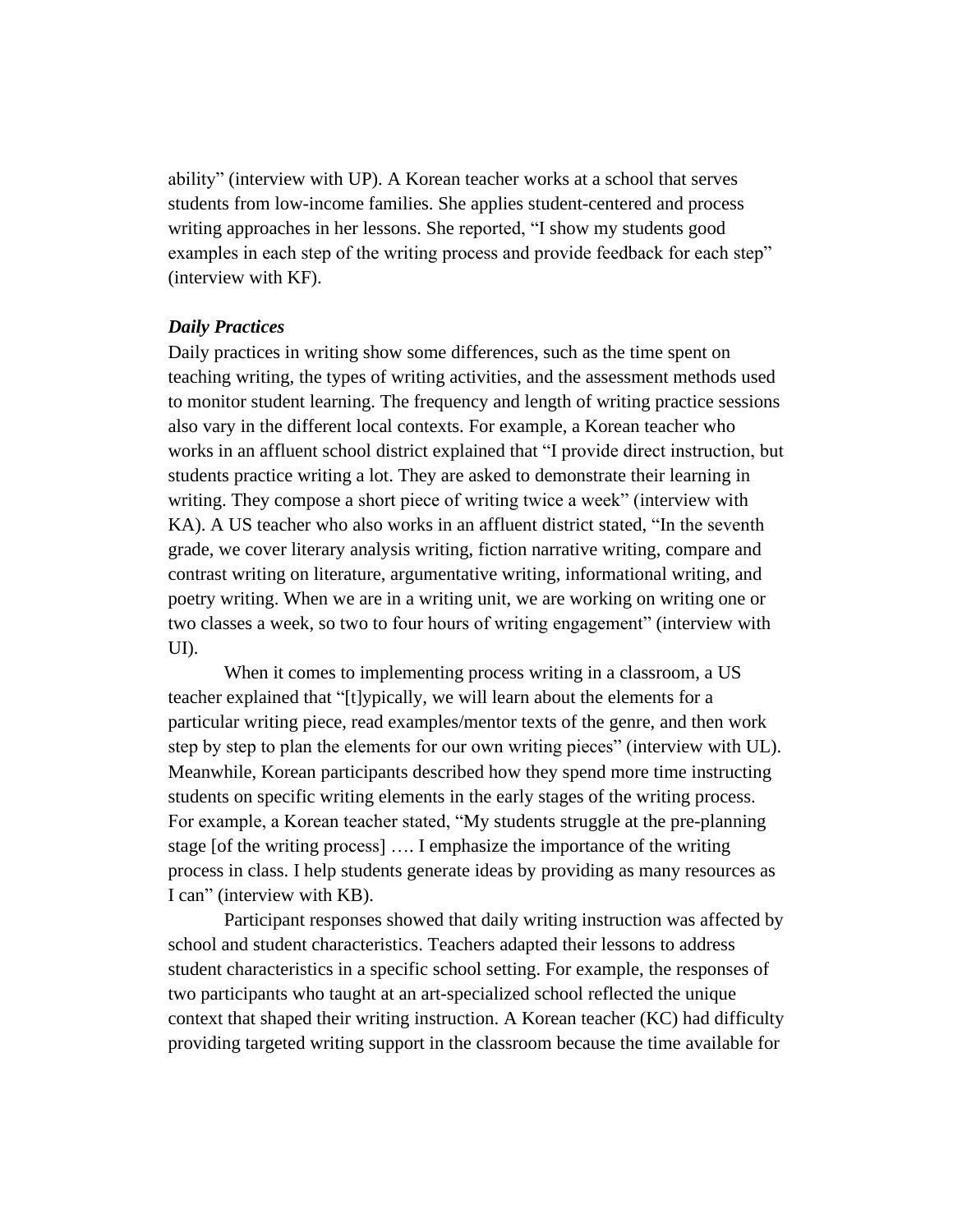language arts lessons was constrained due to other curricular requirements. Therefore, he utilized extracurricular activities to promote writing among interested students. Similarly, a US teacher (UM) infused music and art elements in her writing instruction to motivate her students who are talented in arts. Both teachers adapted their writing instruction to meet curricular requirements while adjusting to the characteristics of their students.

#### *Instructional Support*

Most participants found it challenging to help their students build foundational skills. They admit that middle-grade students still need to improve basic skills in the areas of grammar, vocabulary, sentence development, sentence fluency, and editing skills. The participants were aware of the need for making adaptations to assist struggling writers in their classes. US participants reported that they assisted struggling writers, using small group or one-on-one conferences during instructional time. Korean participants found it difficult to provide additional support during writing lessons due to limited time and resources. More specifically, KA and KC responded that, to address this issue, supplementary intervention programs were established at their school to work with a group of students with lower than grade-level abilities. They experienced success when their struggling writers worked on foundational skills. They also reported that a strong foundation helped students build their confidence in writing.

Participants utilized reading materials and mentor texts during writing lessons. US participants responded that they use reading materials as a source for students to write about. They reported that their students often practice reading and writing simultaneously within the same lesson. The US participants also use a wide range of mentor texts for students to refer to as a model in order to practice specific writing styles or crafting skills. Sources for mentor texts are, but not limited to, teachers' own writing, samples done by former students, or excerpts from literature or informational texts. Likewise, Korean participants reported that they use reading materials as a source for students to write about and mentor texts as references. For example, KB utilized reading materials when students generate ideas in a planning stage of the writing process. KF used writing samples done by former students, so her students were aware of what the final product of a writing piece would look like.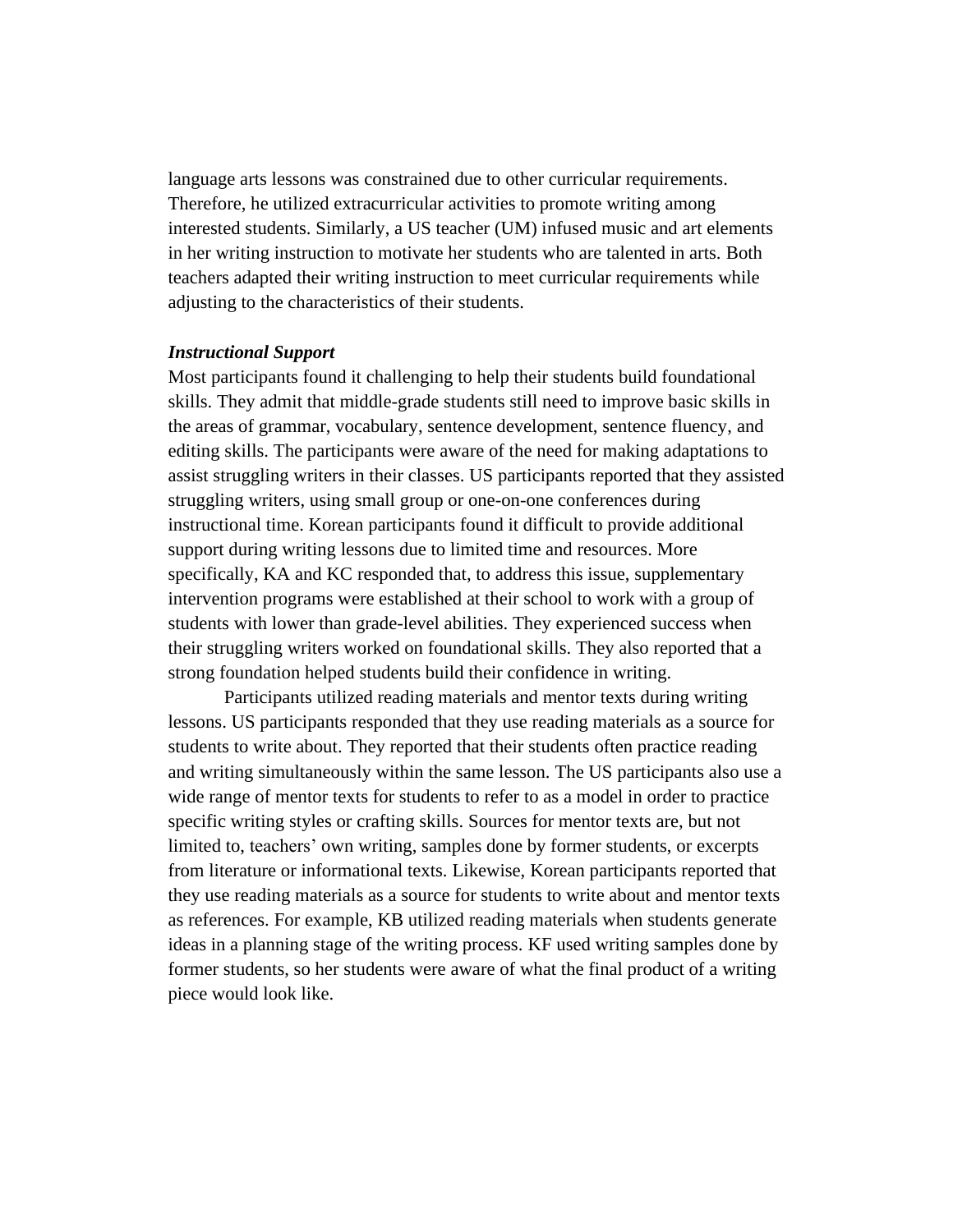#### **Strategies for Struggling Writers**

Participants in both countries have similar challenges and struggles to support diverse students in class. All participants agreed that struggling writers need instructional adaptation and modifications. Struggling writers need additional support to strengthen their foundational skills and more engagement in independent practice. A lack of motivation and engagement in writing was a concern for most participants. Interestingly, teacher perceptions about struggling writers and strategies to engage them showed some cultural differences.

Korean participants perceived that students' reluctance in writing can be attributed to a high stakes testing environment. They reported that their students were readily discouraged when writing tasks were subject to grading or assessment. KA commented, "If students think that they are not good at writing, it is because their writing is graded. They are afraid of being assessed." Another teacher stated, "Students feel pressured when their writing is up for grading. They often asked me if points would be taken off for misspelling words" (interview with KF). They also mentioned students' negative experience and low confidence in writing as reasons behind their reluctance. KE shared his concern, "Most students struggle in generating ideas. They would say, 'I don't know what to write' or 'I don't know how to start."

US participants stated that students were reluctant to write because of a lack of foundational skills and limited experience with independent writing. They reported that their students were discouraged from investing time and effort at the individual level in challenging writing tasks. UJ said, "I believe students sometimes do not like writing because they are uninterested in the material, or they believe the writing process is too long and tedious." They also mentioned students' lack of exposure to various genres. UL stated, "It can be difficult for students to remain engaged in writing if they do not enjoy the genre, so it's important to include a variety of writing genres and styles in the curriculum."

Despite minor cultural differences in what teachers perceived as the reasons behind students' lack of interest and engagement in writing practices, all participants were concerned about the ability of middle-grade writers to express their ideas cohesively and creatively. They observed that the quality of student writing had decreased over the years. They also noticed that students engage in out-of-school writing by exchanging ideas and expressing their feelings freely on social media platforms. However, incorporating students' out-of-school writing into classroom practice is not a simple matter. In some cases, casual use of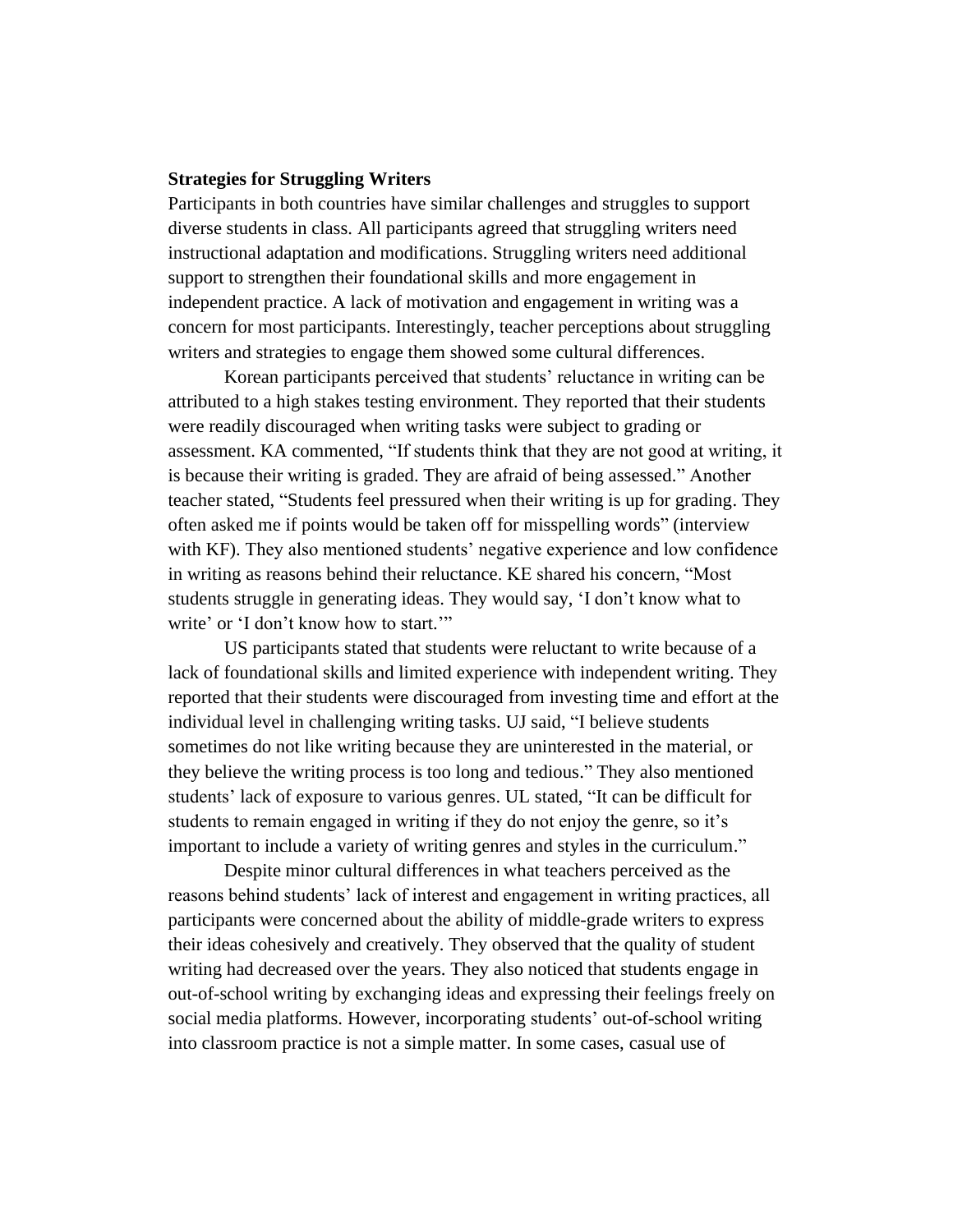language on social media hinders students from meeting the expectations of academic writing.

#### *Motivational Strategies*

The participants applied a wide range of instructional strategies in their writing lessons. Reading and media resources that students can relate to were commonly used to increase student engagement. Student interest was the most important factor that teachers considered when motivating their students to write. Participants agreed that affective aspects play a critical role for student growth in writing, so they tried to implement as many motivational strategies as they could.

The US participants reported that they used interesting reading materials to engage students in writing activities. During a typical writing activity, students read texts to respond to given prompts. Students' initial responses to the texts became a draft for a longer piece of writing. They also used literature or fiction materials to spark students' interest. Students got ideas for their own writing from the books they read in class or independently. The US participants noted that providing engaging material is an effective way to motivate reluctant writers. Words like interest, choice, and peer support were often mentioned in their responses. For instance, UI said, "When students are motivated to write, the writing is enthusiastic and well thought-out, and I do this by engaging their interest and making sure the topics and reading are of interest to them. I also allow for more choice when it comes to choosing topics and projects."

Korean participants reported that they used reading materials and media resources to spark student interest. They highlight the importance of building positive relationships with struggling writers to encourage and improve their confidence in writing. Words like praise, interest, and encouragement are prominent in their responses. For example, KA stated, "I asked my struggling writers to choose a topic that they like to write about. I tried to compliment their efforts. Rather than pointing out weaknesses, I give them praise for what they do well."

Nevertheless, most participants do not hold a systemic pedagogical framework that helps increase student motivation and sustain student engagement to achieve learning goals in writing. Many responded that they were willing to invest in new strategies, techniques, and resources for their students to become competent and independent writers. They wished they could receive more training in assisting students with varying abilities and providing targeted support in class.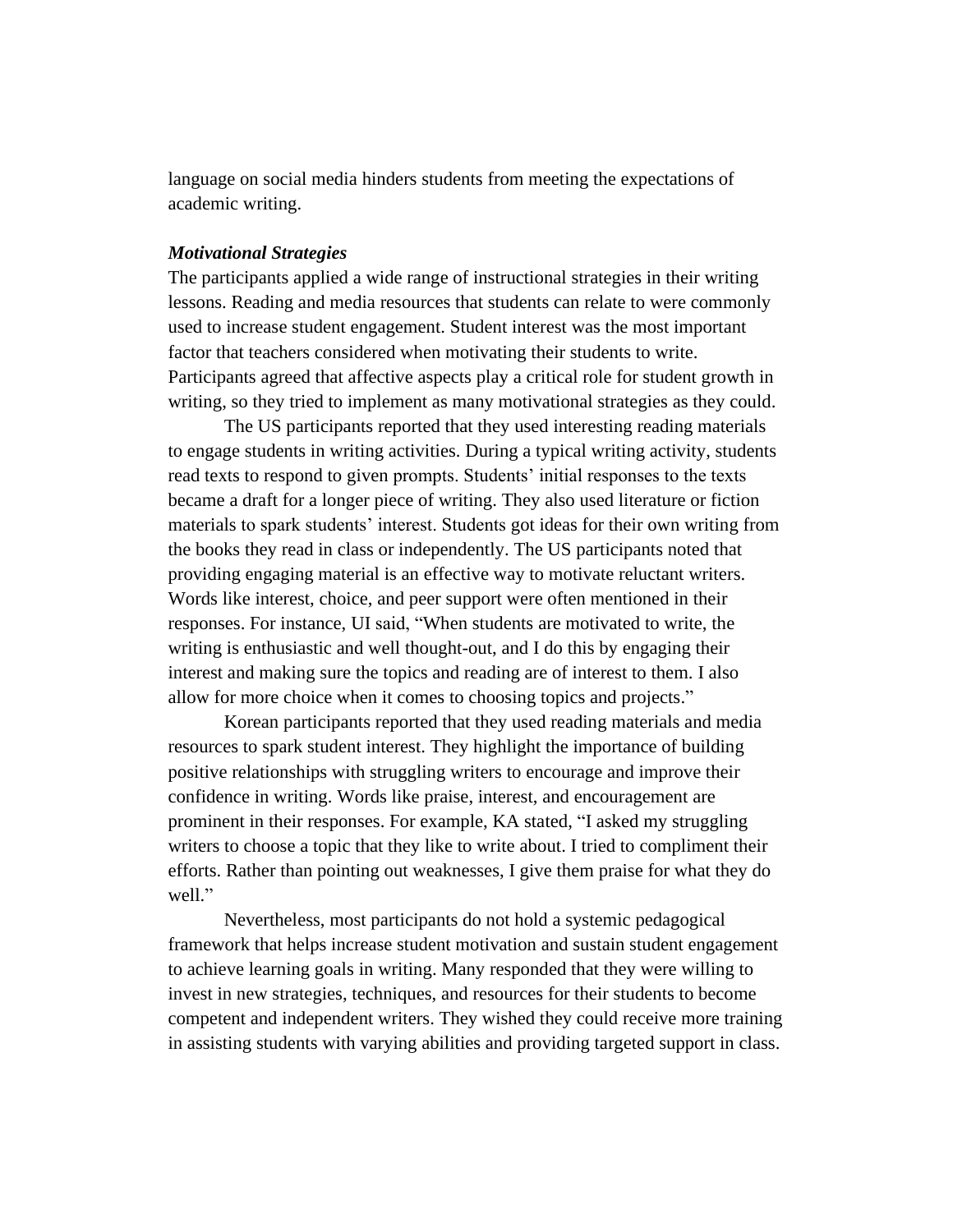#### **Discussion**

The findings of this study indicate that teachers' knowledge and beliefs influence how writing is taught in a classroom. Few participants in the study received specialized or systemic professional development with a focus on writing pedagogy. Individual teachers' own investment and efforts were key to enhancing writing instruction and applying new strategies in their classrooms. All participants agreed on the importance of professional efforts to devote more time to writing and to improving their teaching skills.

The findings document similarities and differences in writing practices provided for middle-grade students based on school characteristics, daily practices, adaptation for diverse learners, and available resources. Teachers' daily instruction for writing is affected by their professional context, including school climate, student characteristics, and flexibility in curriculum content. The participants have applied what they believe to be best practices while adjusting their writing instruction to their specific situations. Nevertheless, the findings reveal that pressure from high-stakes assessment and the diverse needs of students in a classroom are major factors preventing learners from meeting the expectations for middle level writing.

Korean and US participants alike face challenges in middle-grade writing. Common challenges are a lack of time to devote to writing in a classroom and difficulty in engaging struggling and reluctant writers. Students' writing abilities are varied. Some need to build foundational skills. Others need to be motivated to practice writing on their own. Moreover, advanced writers need to be challenged to practice in diverse genres. Supporting students with a wide range of writing abilities is even more difficult combined with the demands of high-stakes assessment.

Despite many constraints, Korean and US participants were willing to invest time and effort to motivate their students and help them grow as writers. Teachers who strongly believe in the importance of writing are likely to pay more attention to pedagogical skills and employ adaptations to meet the diverse needs of their students. This indicates that teachers should receive additional training and proper resources to advance their instructional practices in writing (Myers et al., 2016).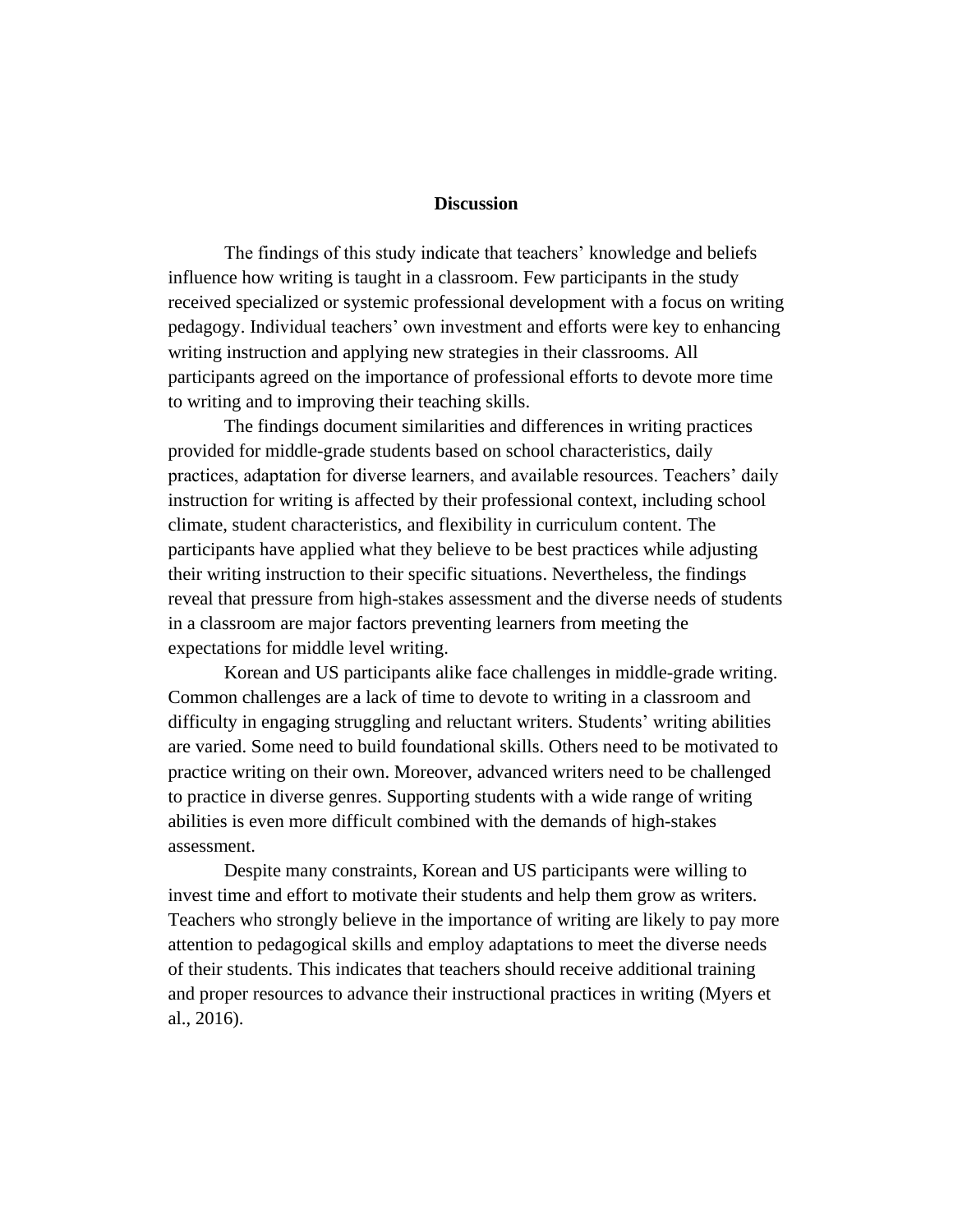#### **Implications**

The current study examined middle level writing instruction from a crossnational perspective. A comparative study like this one offers an opportunity to uncover the hidden assumptions about writing pedagogy and provides new insights into what affects teacher perceptions and practices. Writing is a valuable tool to assess students' understanding of complex texts, content knowledge, and analytic thinking. The current inquiry revealed both similarities and differences in the middle-grade writing instruction that the participating teachers provided in the classroom. More classroom-based, observational studies are needed to illuminate how teachers engage middle-grade students in the process approach to writing and motivate them to write in diverse genres.

More research on students' writing development needs to be conducted. Participants in the study noted that their students struggle to make the transition from elementary to middle level writing. It is alarming that students do better in writing in elementary school than in middle school (Wright et al., 2020). Students' writing development is complex and varies at the individual and grade level, so developing writing lessons to meet diverse needs is not a simple task. However, it deserves a great amount of attention as today's teachers have more diverse students whose backgrounds vary by gender, class, culture, race, ethnicity, language, and disability status (Graham, 2019).

#### **Limitations**

This study has some limitations. Interviews were conducted during the worldwide pandemic. Some teachers were in transition to remote or hybrid instruction. Changes in instructional settings might have affected their responses both positively and negatively. For example, some teachers took advantage of digital space to enforce online writing activities while others felt stressed out about teaching virtually. The study relied on the data collected from a small sample. The findings were drawn from teacher responses on writing practices without classroom observations that would have provided more accurate accounts of writing instruction. Despite the fact that the participants were recruited from various school settings, with diverse demographic characteristics and professional experiences, the findings of this study cannot be generalized to represent each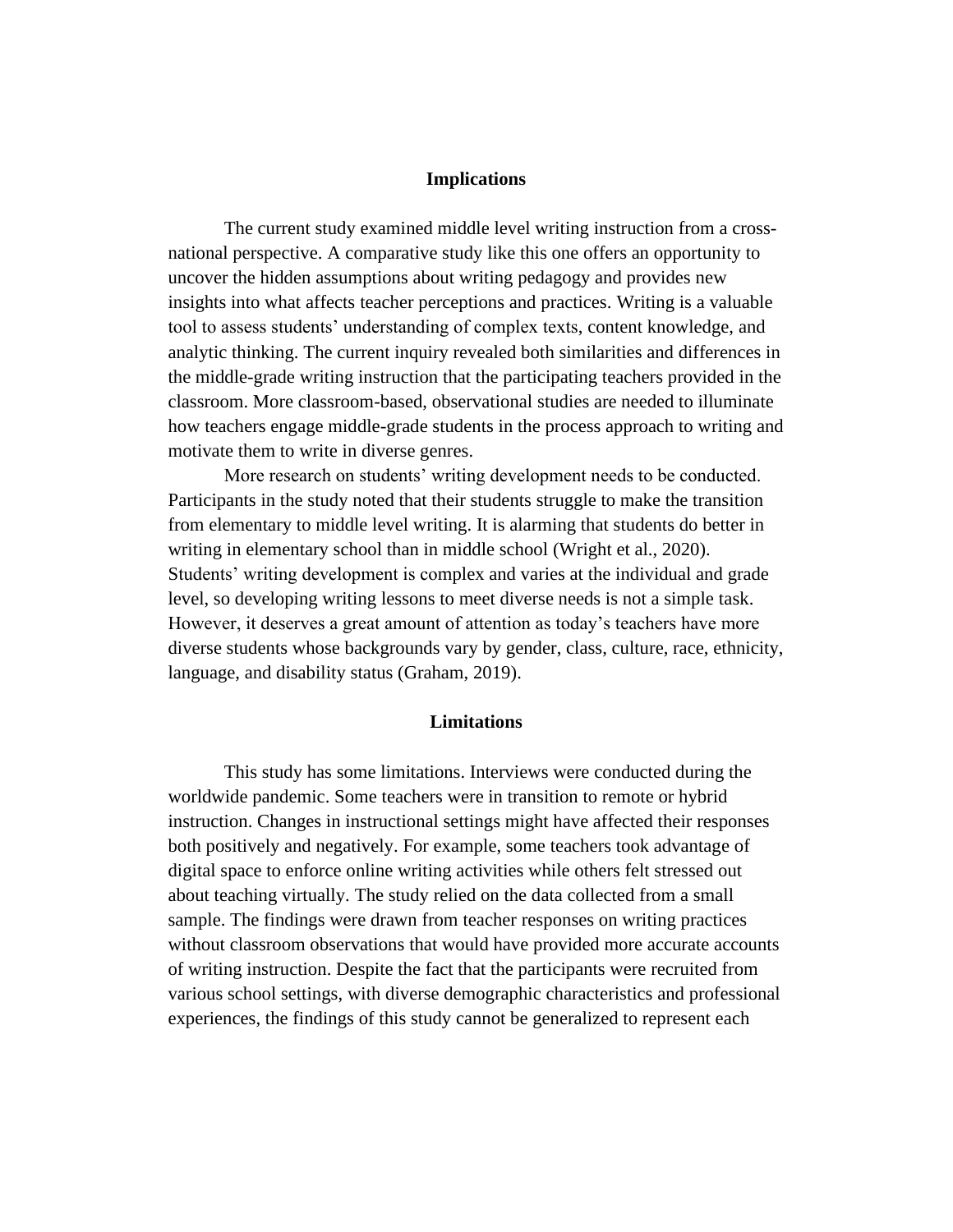country's writing education, nor to provide a complete picture of how writing is taught in their classrooms.

#### **Conclusion**

A cross-cultural investigation of writing instruction like this one provides an opportunity to learn about instructional practices beyond one's own context. Although each country's writing practice is uniquely situated in its education system, policies, learning standards, curriculum, and pedagogical approaches, it is worthwhile to investigate commonalities and differences in ways that teachers teach writing in middle level classrooms. The results of this study provide a detailed account of teachers' knowledge and beliefs, and their classroom practices in various school settings. Findings of this study highlight the need to advance writing instruction in the middle grades and to develop further research observing teachers' practices in the classroom.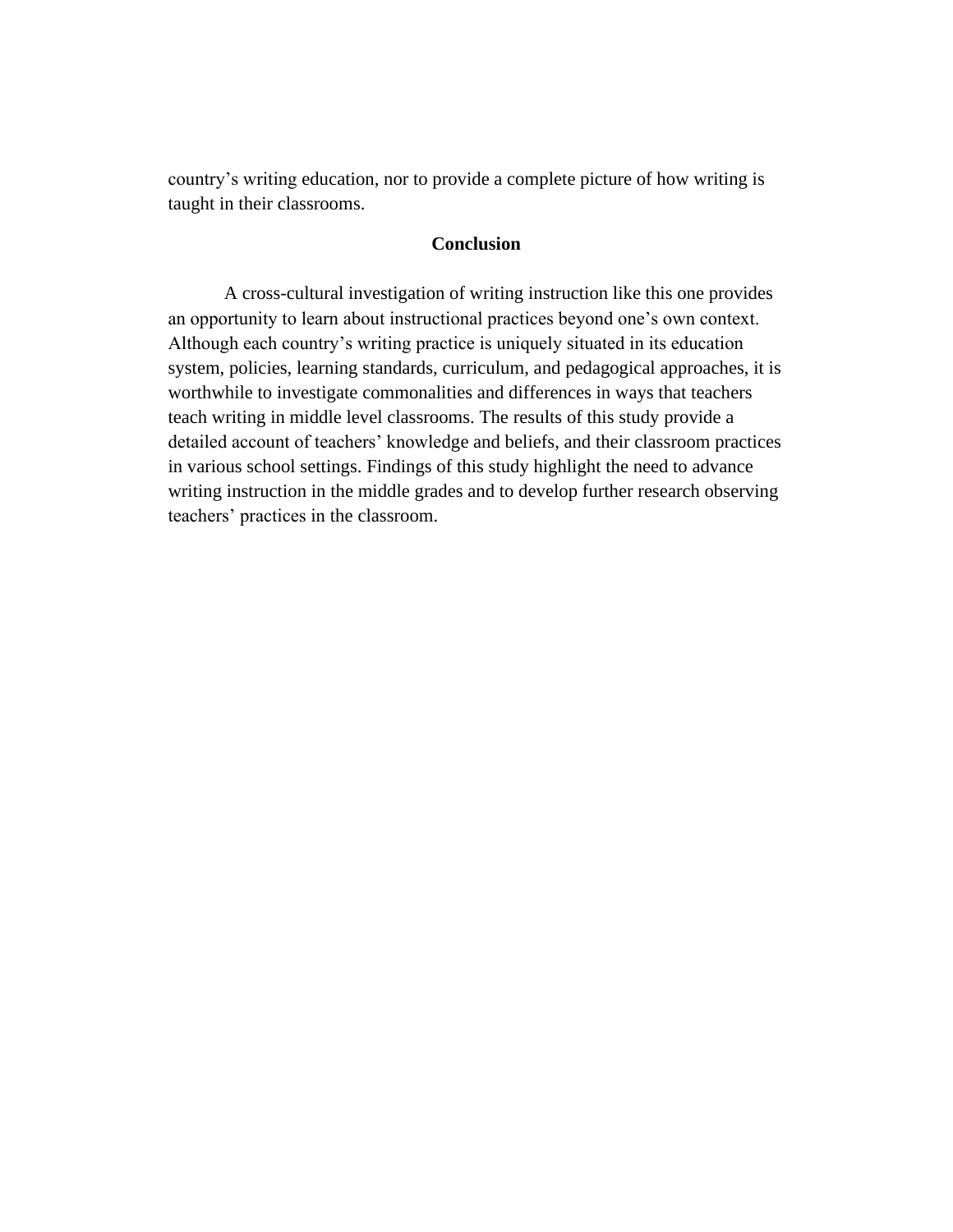#### **References**

- Applebee, A., & Langer, J. (2011). A snapshot of writing instruction in middle schools and high schools. *English Journal*, *100*, 14-27.
- Bazerman, C., Applebee, A. N., Berninger, V. W., Brandt, D., Graham, S., Matsuda, P., Murphy, S., Rowe, D. W., & Schleppegrell, M. (2017). Taking the long view on writing development. *Research in the Teaching of English*, *51*(3), 351-360.
- Brindley, R., & Schneider, J. J. (2002). Writing instruction or destruction: Lessons to be learned from fourth grade teachers' perspectives on teaching writing. *Journal of Teacher Education, 53*(4), 328-341.
- Ciampa, K. & Gallagher, T. L. (2018). A comparative examination of Canadian and American pre-service teachers' self-efficacy beliefs for literacy instruction. *Reading and Writing, 31*, 457-481.
- Common Core State Standards: National Governors Association and Council of Chief School Officers (2010). Retrieved from http://www.corestandards.org/
- Craig, C. J. (2011). Narrative inquiry in teaching and teacher education. In J. Kitchen, D. Ciuffetelli-Parker, D. Pushor (Eds). *Narrative inquiries into curriculum making in teacher education* (pp. 19-42). Emerald Group Publishing.
- Cutler, L., & Graham, S. (2008). Primary grade writing instruction: A national survey. *Journal of Educational Psychology*, *100*, 907-919.
- Garcia, A., & O'Donnell-Allen, C. (2016). Wobbling with writing: Challenging existing paradigms of secondary writing instruction and finding new possibilities. *Literacy Research: Theory, Method, and Practice, 65,* 348- 364.
- Gardner, P. (2014). Becoming a teacher of writing: Primary student teachers reviewing their relationship with writing. *English in Education, 48*(2), 128-148.
- Glaser, B. (1992). *Basics of grounded theory analysis: Emergence vs. forcing.*  Sociology Press.
- Graham, S. (2019). Changing how writing is taught. *Review of Research in Education*, *43*(1), 277-303. https://doi.org/10.3102/0091732X18821125
- Graham, S., Cappizi, A., Harris, K. R., Hebert, M., & Morphy, P. (2014). Teaching writing to middle school students: A national survey. *Reading & Writing*, *27*(6), 1015-1042.
- Graham, S., Harris, K. R., Fink, B., & MacArthur, C. (2001). Teacher efficacy in writing: A construct validation with primary grade teachers. *Scientific Studies of Reading, 5*, 177-202.
- Graham, S., Harris, K. R., MacArthur, C., & Fink-Chorzempa, B. (2003). Primary grade teachers' instructional adaptations for weaker writers: A national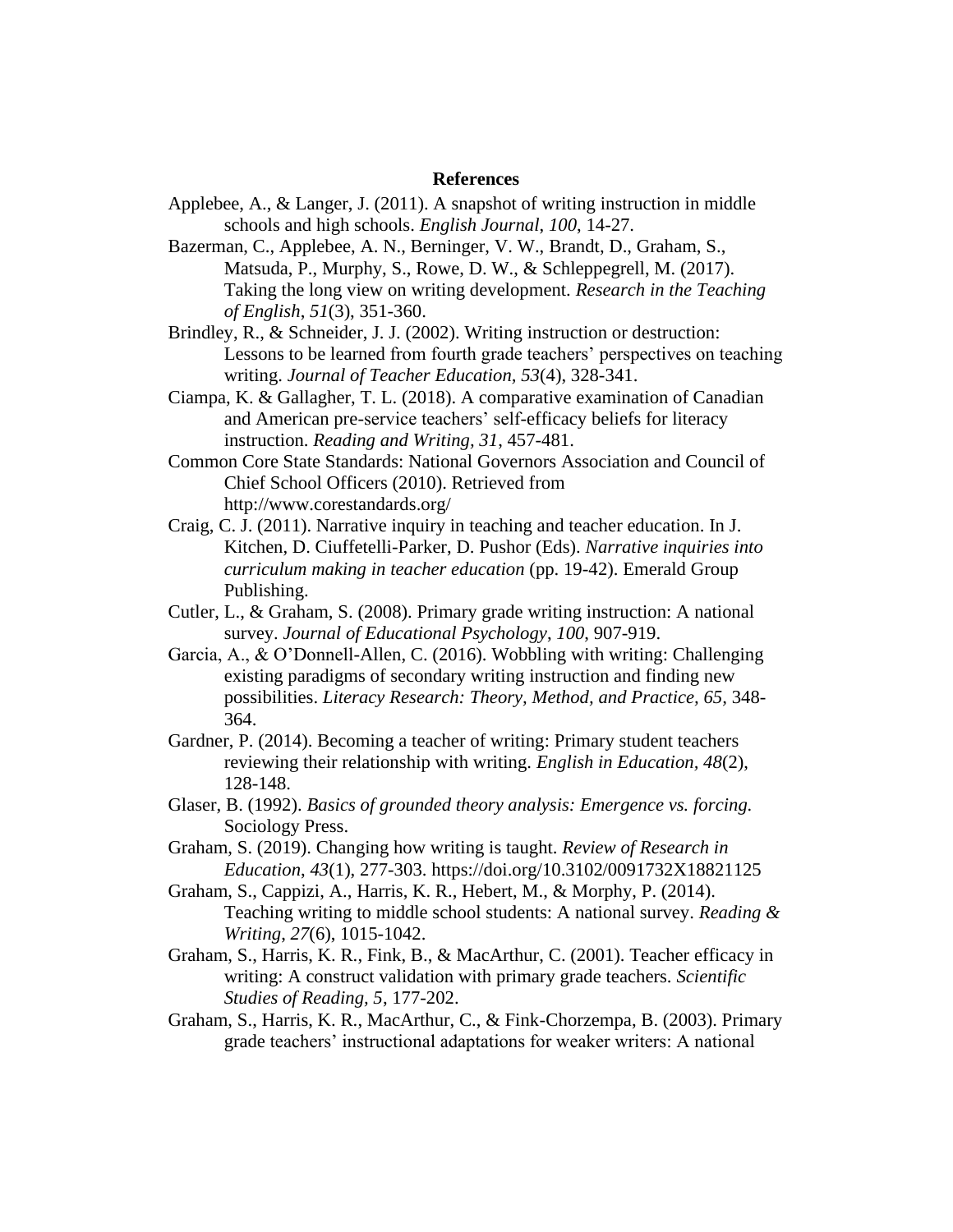survey. *Journal of Educational Psychology*, *95*, 279-293.

- Graham, S., Harris, K. R., & Santangelo, T. (2015). Research-based writing practices and the Common Core: Meta-analysis and meta-synthesis. *The Elementary School Journal, 115*(4), 498-522.
- Graham, S., & Rijlaarsdam, G. (2016). Writing education around the globe. *Reading & Writing*, *29*(5), 781-792.
- Grisham, D. L., & Wolsey, T. D. (2011). Writing instruction for teacher candidates: Strengthening a weak curricular area. *Literacy Research and Instruction, 50*(4), 348-364.
- Hodges, T.S., Wright, K.L., McTigue, E. (2019). What do middle grades preservice teachers believe about writing and writing instruction? *Research in Middle Level Education Online. 42*(2), 1-15. 10.1080/19404476.2019.1565508
- Jang, E. (2013). Research on the perception of teachers of Korean about writing lessons and curriculum. *Journal of CheongRam Korean Language Education. 48*, 289-324.
- Kelly, P. (2013). Comparative pedagogy: Making sense of cultural complexity. *Research in Comparative and International Education. 8(*4), 415-427.
- Kim, J-W., Lee, S-Y., Jang, B-G., & Park, S-H. (2020). A survey of teaching writing to adolescents: focusing on disciplinary writing. *The Korea Journal of Literacy Research. 11*(2), 189-218.
- Kim, J-W, Park, H-Y., Jang, E-S, & Chun, H-J (2019). An international comparative study of secondary writing education: Focusing on Writing Curriculum in U.S. and Korea. *The Korean Journal of Research on Writing, 41*, 63-97.
- The Ministry of Education Korea (2015). The National Curriculum for the Primary and Secondary Schools. Proclamation of the Ministry of Education #2015-74. Retrieved from http://www.koreaneducentreinuk.org/wp-content/uploads/2021/02/The-National-Curriculum-for-the-Primary-and-Secondary-Schools-2015.pdf
- Lee, Y-J (2016). Analysis of teacher recognition that writing education conceptual terms. *The Korean Journal of Research on Writing, 16*, 107-141.
- Lee, C.J., Kim, Y. & Byun, Sy (2012). The rise of Korean education from the ashes of the Korean War. *Prospects, 42*, 303-318. https://doi.org/10.1007/s11125-012-9239-5
- Martin, S., & Dismuke, S. (2015). Teacher candidates' perceptions of their learning and engagement in a writing methods course. *Teaching and Teacher Education, 46*, 104-114. https://doi.org/10.1016/j.tate.2014.11.002
- McQuitty, V. (2012). Emerging possibilities: A complex account of learning to teach writing. *Research in the Teaching of English*, *46*, 358-389.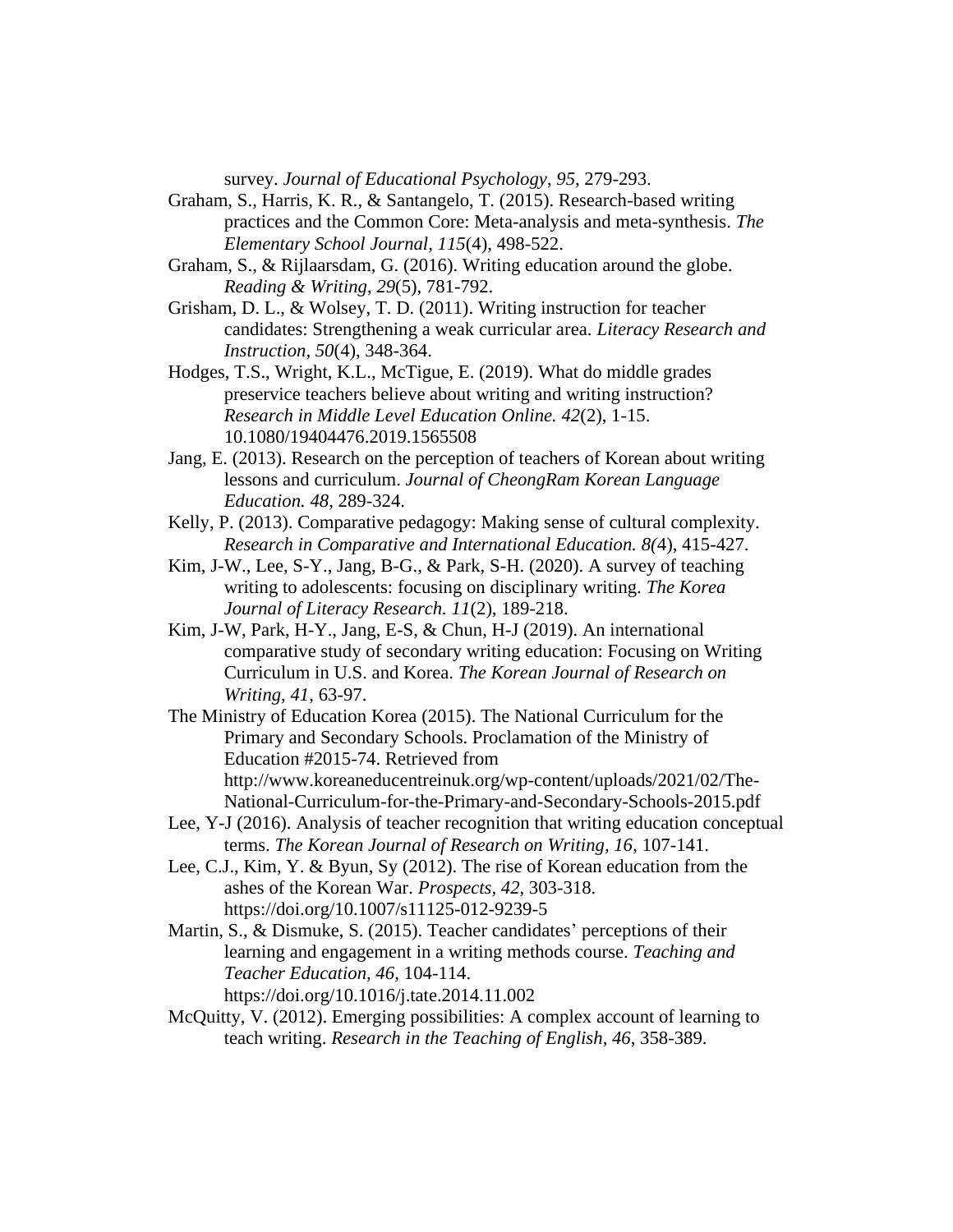- Myers, J., Scales, R. Q., Grisham, D. L., Wolsey, T. D., Dismuke, S., Smetana, L., & Martin, S. (2016). What about writing: A national exploratory study of writing instruction in teacher preparation programs. *Literacy Research & Instruction*, *55*, 309-330.
- Park, Y. (2007). New direction of secondary school writing instruction. *The Korean Journal of Writing Research, 5*, 268-287.
- Strauss, A., Corbin, J. (1998). *Basics of qualitative research: Techniques and procedures for developing grounded theory* (2nd ed.). Sage.
- Troia, G. A., & Graham, S. (2016). Common Core Writing and Language Standards and aligned state assessments: A national survey of teacher beliefs and attitudes. *Reading & Writing*, *29*(9), 1719-1743.
- Troia, G. A., Lin, S. C., Cohen, S., & Monroe, B. W. (2011). A year in the writing workshop: Linking writing instruction practices and teachers' epistemologies and beliefs about writing instruction. *Elementary School Journal, 112*(1), 155-182.
- Ray, A. B., Graham, S., Houston, J. D., & Harris, K. R. (2016). Teachers use of writing to support students' learning in middle school: A national survey in the United States. *Reading & Writing, 29*, 1039-1068.
- Veiga Simão, A.M., Malpique, A.A., Frison, L.M.B. & Marques, A. (2016). Teaching writing to middle school students in Portugal and in Brazil: An exploratory study. *Reading and Writing, 29*, 955-979. <https://doi.org/10.1007/s11145-015-9606-8>
- Wright, K. L., Hodges, T. S., Dismuke, S., & Boedeker, P. (2020). Writing motivation and middle school: An examination of changes in students' motivation for writing. *Literacy Research and Instruction, 59*(2), 148-168.
- Zuidema, L. a., & Fredricksen, J. E. (2016). Resources preservice teachers use to think about student writing. *Research in the Teaching of English, 51*(1), 12-36.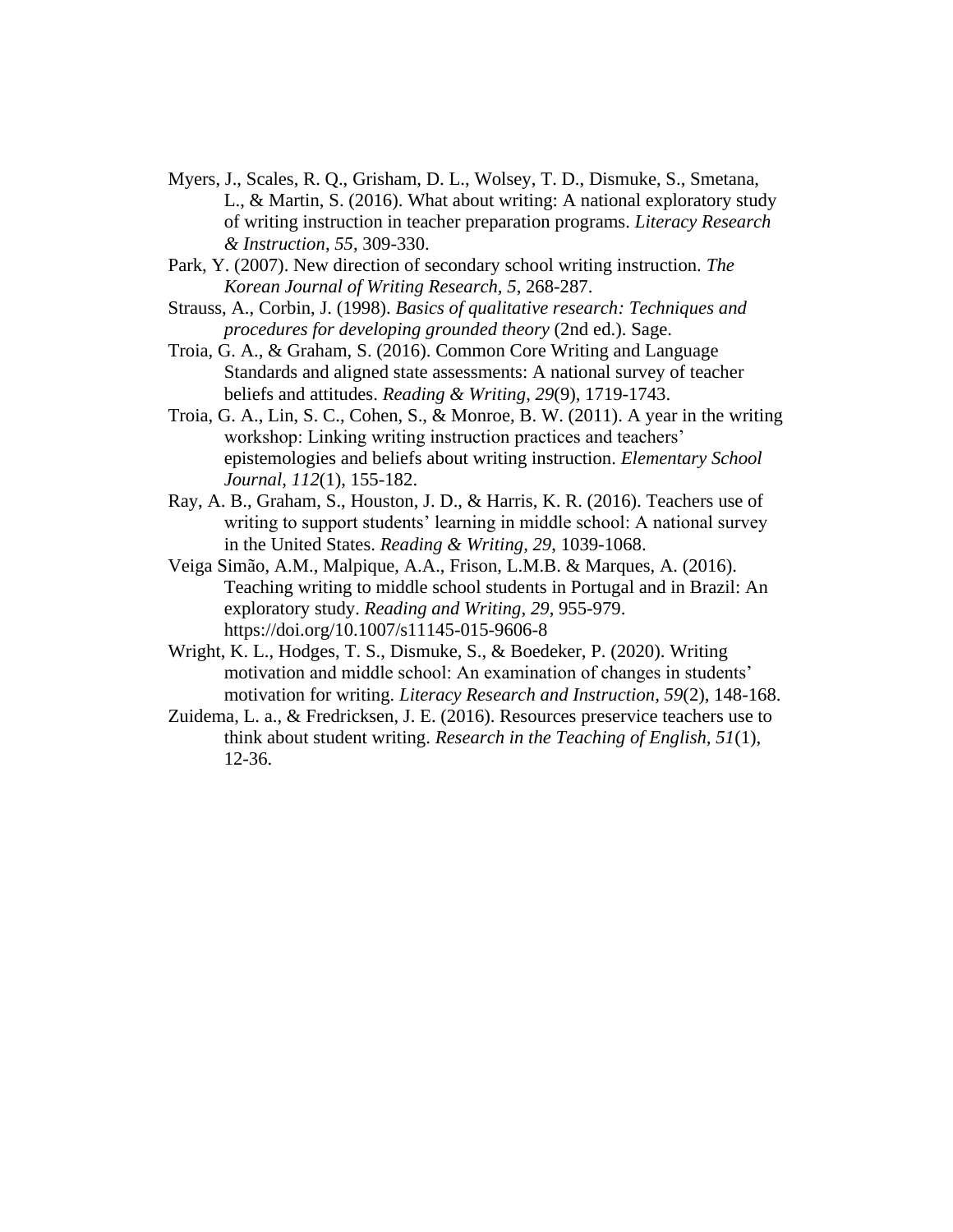### **Appendix A**

Interview Questions in English

Personal Background

- What is the highest level of formal education you have completed?
- During your college education, what was your major or main area(s) of study?
- How many years have you been teaching?
- As part of your teacher training (undergraduate, post-baccalaureate, or graduate study), to what extent did you study the teaching of writing, such as theories, pedagogy, methods, strategies, skills, and so on?
- Please describe teaching of writing courses or workshops you took in initial and/or advanced teacher education programs.
- How do you feel about teaching writing in general?
- Do you feel competent about teaching writing to all students in your class?
- How would you describe yourself as a writer?

Professional Background

- In the past years as a middle school language arts teacher, how many hours in total have you spent in formal professional development (e.g., workshops, seminars, lesson studies, etc.) that dealt with teaching writing?
- Can you describe the characteristics of your school and district?
- Can you describe your school's writing curriculum?
- Can you describe your students and their writing performance?
- Have you moved from one school to another? Is the current school a lot different from the school(s) that you worked in before? If so, describe the differences.

Knowledge, Beliefs, and Values

- Are there theoretical models or approaches that you apply to teach writing?
- Did you take any courses on writing instruction or writing theories?
- How do you support your students' developmental needs in writing?
- What do your students feel about writing?
- How do you define proficient writers?
- What do you know if a piece of writing is well written?
- How do you define struggling writers?
- How do you support struggling students in your class?
- Do you have any thoughts as to why some students might not like writing?
- What do you think best practices of writing would look like?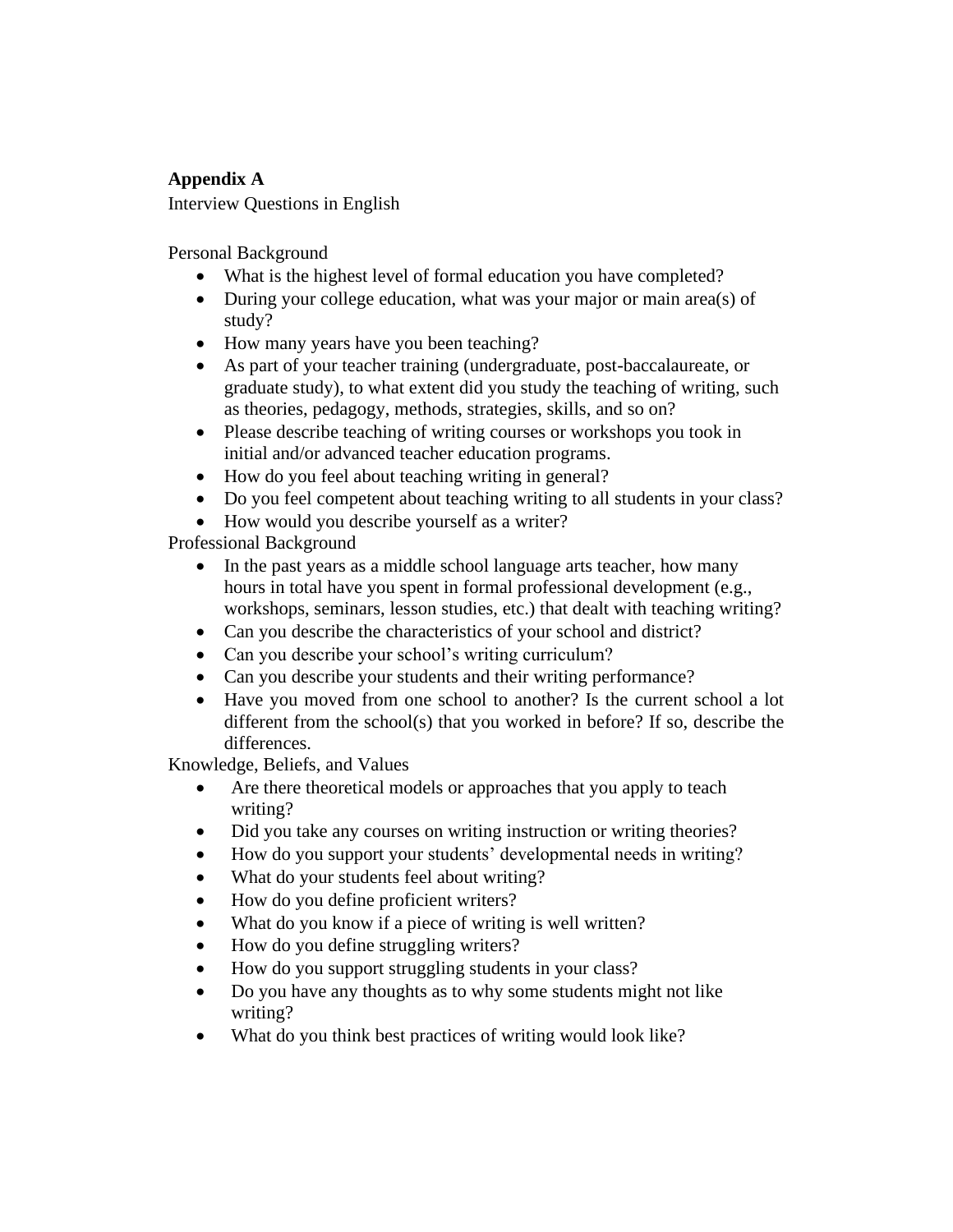• How do you try to apply best practices in your class?

Writing Instruction

- Please describe how many hours per day or per week you teach writing in class. How often do your students engage in writing in your class? Is there a writing routine or sequential activities for students to engage in?
- How do you plan writing lessons? What do you consider when you plan your writing lessons (e.g., student level, student interest, engagement, connections to reading, connections to real life purposes, skills, grammar, mechanics, etc.)?
- Do you think that your instructional style of teaching writing differs from that of other teachers in your school?
- How do you differentiate writing instruction for students with varying abilities?

• Are you satisfied with the writing progress that your students are making? Affective Aspects of Writing

- Do your students like to write? Please describe students who like to write and those who don't?
- How do your students react to writing activities?
- How important do you think it is to motivate students to write?
- How do you motivate your students to write? Are there any strategies that you found especially effective or successful to motivate students?
- How do you support your students in developing good writing habits?
- Are there any resources that you found helpful to motivate students to write or improve their attitudes toward writing?
- Do you think teachers can make an impact on student attitudes toward writing and on their writing performance?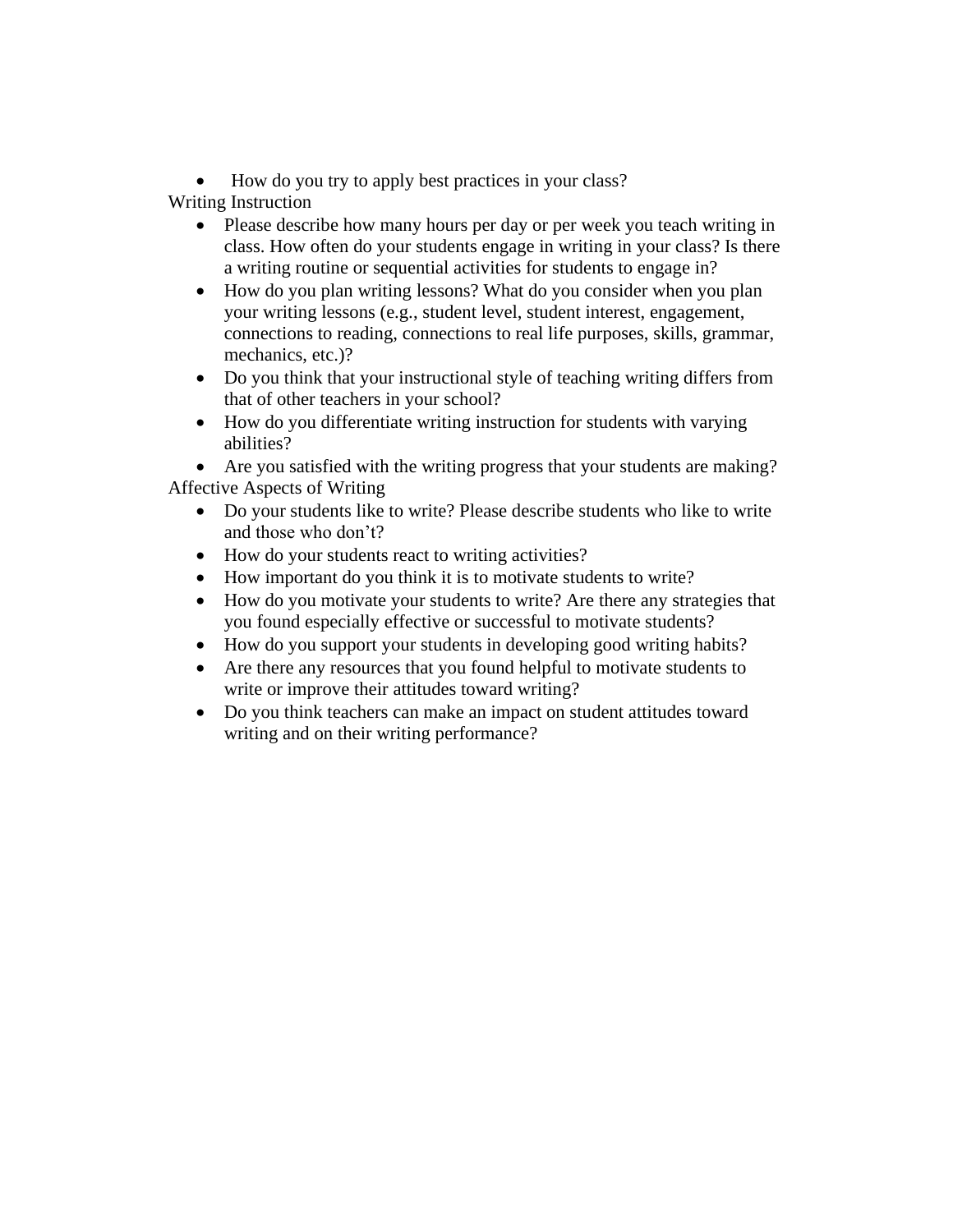# **Appendix B**

Coding Schemes

|                                      | <b>Question Items</b>                                                                                                                                                                        | <b>Coding Categories</b>                                                                                                                                                                                                                            | Themes                                                                                                                                                                                                                                                                                                                                                                                                                                                                                                                                                   |  |
|--------------------------------------|----------------------------------------------------------------------------------------------------------------------------------------------------------------------------------------------|-----------------------------------------------------------------------------------------------------------------------------------------------------------------------------------------------------------------------------------------------------|----------------------------------------------------------------------------------------------------------------------------------------------------------------------------------------------------------------------------------------------------------------------------------------------------------------------------------------------------------------------------------------------------------------------------------------------------------------------------------------------------------------------------------------------------------|--|
| Personal<br>Background               | - Education level/major<br>- Teaching experience<br>- Perceptions of one's<br>own writing<br>- Perceptions of one's<br>teaching of writing                                                   | - Contexts of teacher<br>knowledge and<br>beliefs associated<br>with teaching<br>practices<br>- Self-perceptions of<br>professional abilities<br>- Advanced learning in<br>writing pedagogy                                                         | Knowledge and<br>practices situated in<br>personal and<br>professional contexts<br>(In what ways are<br>teachers in South<br>Korea and one state                                                                                                                                                                                                                                                                                                                                                                                                         |  |
| Professional<br>Background           | -Professional training<br>- Voluntary<br>professional<br>development<br>-Prescribed curriculum<br>-School setting<br>(income, urban/rural,<br>student gender)<br>-Student<br>characteristics | - Teaching contexts<br>associated with<br>teaching practices<br>- Importance of student<br>characteristics<br>- School climate<br>- Flexibility in<br>curricular content and<br>design for writing<br>lessons                                       | in the US teaching<br>writing in the middle<br>grades? How are<br>they prepared to<br>teach writing?)<br>Instructional<br>strategies<br>(How do they<br>perceive best<br>practices of writing<br>instruction for<br>middle-grade<br>students?)<br>Practices in the<br>middle grades<br>(In what ways are<br>teachers in South<br>Korea and one state<br>in the US teaching<br>writing in the middle<br>grades?)<br>Instructional and<br>motivational<br>strategies for<br>struggling writers<br>(How do they<br>support students with<br>varying writing |  |
| Knowledge,<br>Beliefs, and<br>Values | - Theoretical<br>foundations or<br>pedagogical<br>approaches<br>- Developmental<br>perspectives<br>Struggling and<br>competent students<br>- Best practices                                  | - Writing pedagogy<br>from methods courses<br>- Developmental<br>growth in writing<br>- Knowledge of best<br>practices<br>- Advocates for<br>struggling students<br>- Definition of<br>proficient writing                                           |                                                                                                                                                                                                                                                                                                                                                                                                                                                                                                                                                          |  |
| Writing<br>Instruction               | - Instructional<br>strategies<br>- Modification of<br>curricular activities<br>Differentiated<br>instruction for diverse<br>learners<br>Student motivation<br>and engagement<br>strategies   | - Time spent on writing<br>- Grouping purposes<br>- Instructional<br>scaffolding<br>- Teaching of writing<br>strategies<br>- Linguistic support<br>- Foundational skills<br>- Additional or<br>differentiated support<br>for struggling<br>students |                                                                                                                                                                                                                                                                                                                                                                                                                                                                                                                                                          |  |